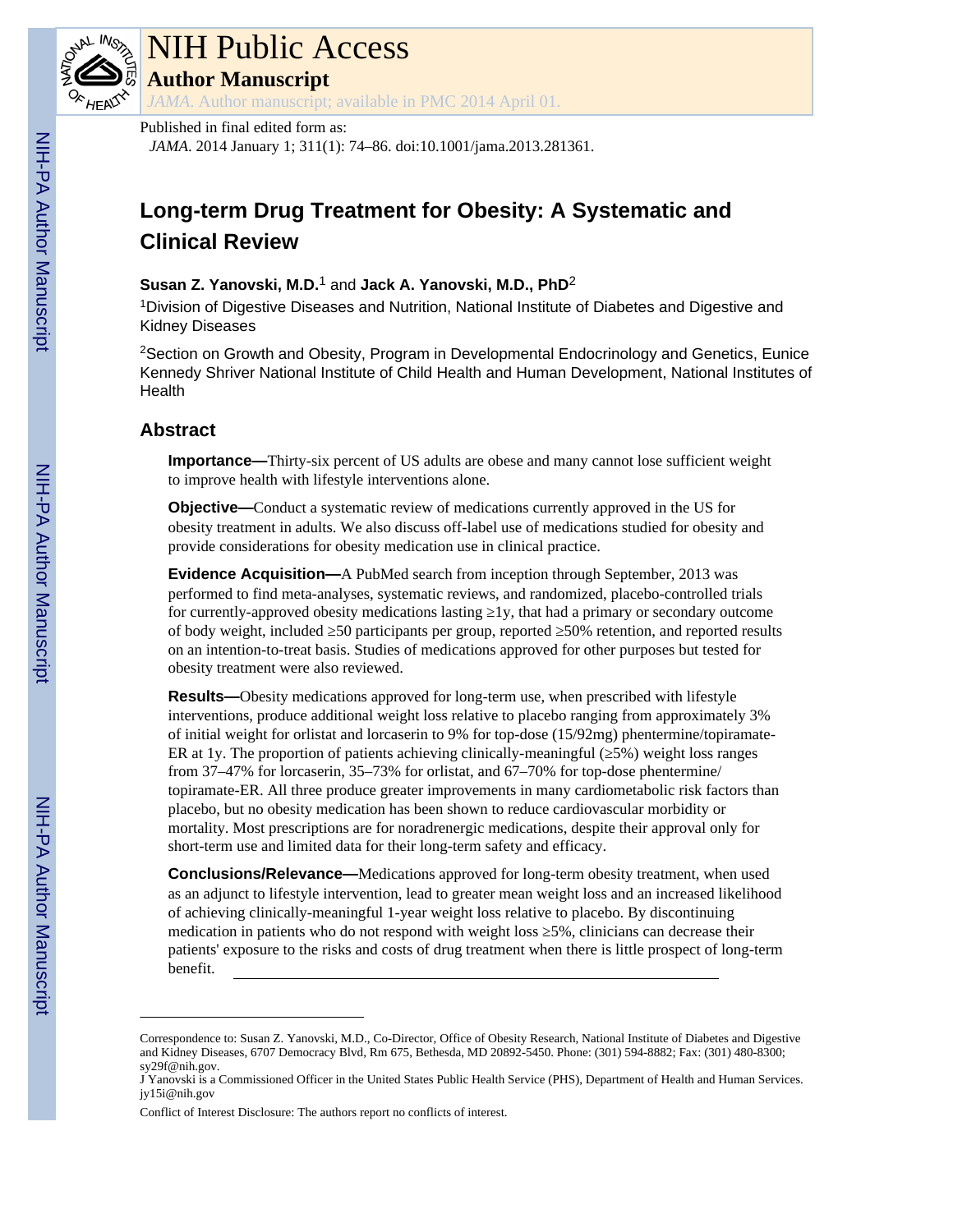#### **INTRODUCTION**

Obesity (body mass index [BMI]  $30 \text{ kg/m}^2$ ) is highly prevalent in the United States; 36%, more than 78 million, of US adults are estimated to be obese.<sup>1</sup> Almost all health professionals in the US treat patients with obesity and are well aware of its medical consequences.

Weight loss of 5–10% of initial weight, achieved through intensive lifestyle intervention, reduces cardiovascular disease (CVD) risk factors, prevents or delays the development of type 2 diabetes, and improves other health consequences of obesity.<sup>2, 3</sup> Although improvements in some CVD risk factors can be seen with sustained weight loss as small as 3%, weight loss  $5\%$  is generally considered to be clinically meaningful.<sup>4, 5</sup> Even larger weight losses produce greater reductions in cardiometabolic risk.<sup>6</sup>

With intensive lifestyle treatments, a majority of obese participants in clinical trials lose 7– 10% of their initial weight at one year.<sup>5</sup> However, results from these efficacy trials are far better than those attained by patients in primary care settings, where studies using low intensity counseling have not consistently demonstrated clinically meaningful mean weight loss.<sup>7</sup> Regardless of initial weight loss success, longer-term weight maintenance is difficult. With continued lifestyle treatment, weight regain can be ameliorated but not eliminated.<sup>8</sup> The need for constant vigilance to sustain behavior changes in the face of biologic and environmental pressures to regain weight emphasizes the challenges faced by even the most motivated patinets who have achieved weight loss. Thus, there is a need for adjunctive therapies that can help patients who are not able to lose or sustain sufficient weight loss to improve health with lifestyle interventions alone.

This article systematically reviews the literature for long-term use of medications currently approved by the US Food and Drug Administration (FDA) for obesity treatment in adults (Table 1). We also discuss off-label use of medications approved for other purposes that have been studied for obesity treatment or drug-induced weight gain, and provide considerations for use of obesity medications in clinical practice.

#### **METHODS**

A PubMed search was conducted from inception to September 15, 2013 to find long-term studies investigating drugs currently approved alone or in combination for an obesity or weight management indication utilizing the keywords *`obesity,' `appetite'* or *`satiety' and `drug'* or *`pharmacotherapy',* and `orlistat,' `phentermine,' `diethylpropion,' `phendimetrazine,' `benzphetamine,' `topiramate,' `Qsymia,' `Qnexa,' `lorcaserin,' or *`Belviq,'* and *`clinical trial'* or *`meta-analysis'*. Searches were restricted to human studies in English. The primary search resulted in 564 articles (Figure 1). Automated searches were supplemented by examination of expert recommendation reports and bibliographic references from included research studies, and searches of [www.clinicaltrials.gov](http://www.clinicaltrials.gov) for each identified medication. Studies identified underwent review of the title, abstract, or both by each Author to discard clearly nonrelevant articles as well as reports describing drugs that have been withdrawn from use (e.g. sibutramine) or for which further development for an obesity indication has been abandoned (e.g. fluoxetine). To be included, studies had to report randomized placebo-controlled clinical trials lasting a minimum of 1 year with a primary or secondary outcome of body weight, study at least 50 participants per group at baseline, report at least 50% retention, and report results on an intention-to-treat basis. Results for randomized controlled trials meeting our inclusion criteria are reported in Table 2.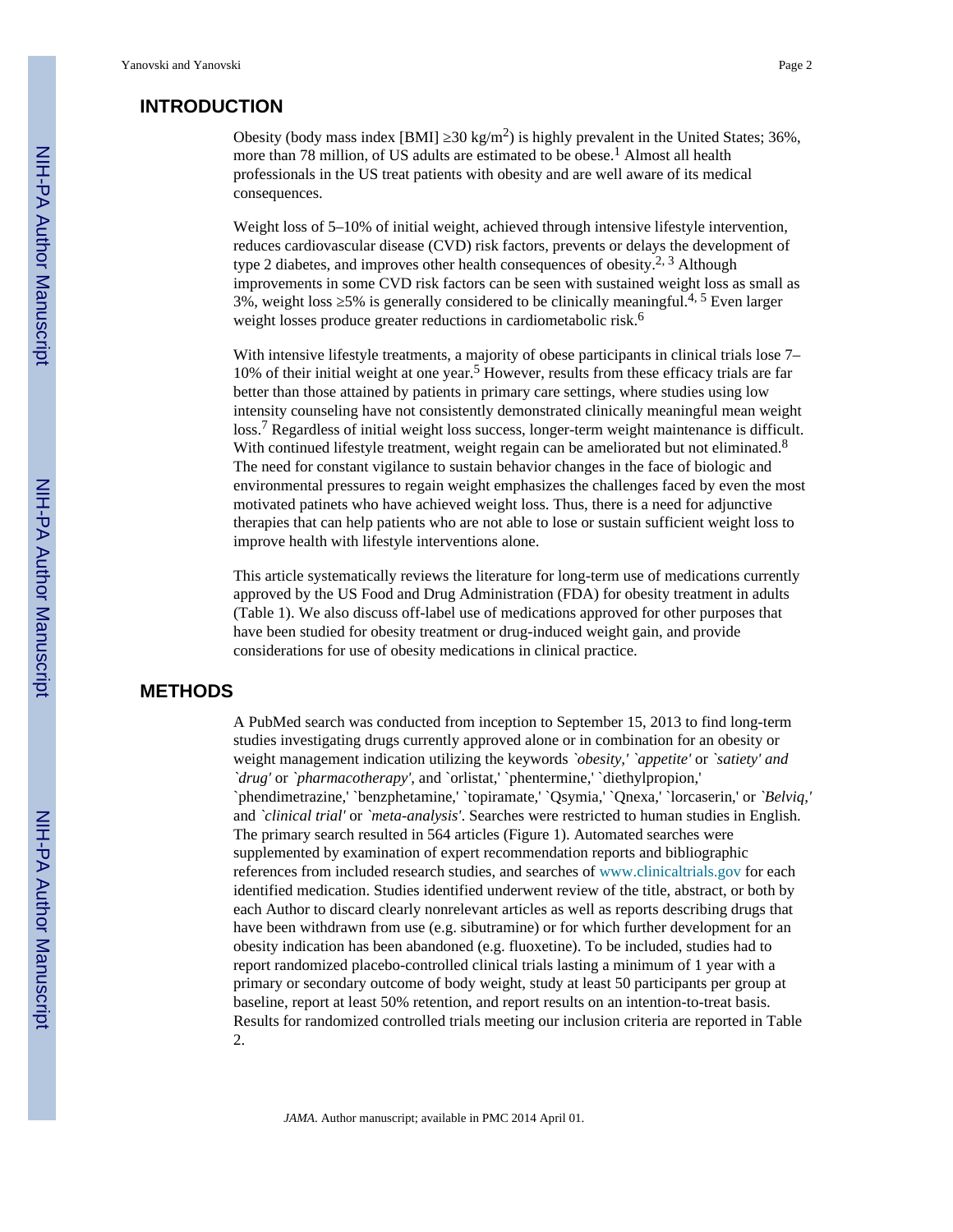Medications approved for other purposes but tested for at least 52 weeks for obesity prevention or treatment were also reviewed non-systematically.

#### **Results**

Included studies are reported in Table 2. No studies for older noradrenergic agents (phentermine, diethylpropion, phendimetrazine, and benzphetamine) met inclusion criteria for length of treatment, sample size and/or attrition. Fifteen trials $9-23$  reporting intention-totreat data from 5006 orlistat-treated and 4555 placebo-treated adults appeared to meet study entry criteria for orlistat, although data for absolute weight change were not ascertainable from two.<sup>21, 23</sup> Multiple meta-analyses<sup>24–28</sup> for orlistat 120mg have been carried out that included most of these identified studies and found similar pooled 1-year weight loss results, but none met all of the criteria for study inclusion/exclusion. Pooled, sample size-weighted, estimates and confidence intervals for weight loss at 1 year were calculated from the primary studies. There were no meta-analyses identified for orlistat 60mg. Pooled, sample size-weighted, estimates and confidence intervals for weight loss at 1 year were calculated from the primary studies of 452 orlistat-treated and 449 placebo-treated adults reported in the two primary studies<sup>13, 15</sup> that met criteria for inclusion. One meta-analysis<sup>29</sup> reported results from 3350 lorcaserin 10mg BID-treated and 3288 placebo-treated adults reported in the three papers $30-32$  meeting study criteria for lorcaserin; results are reported from this meta-analysis. There were no meta-analyses identified for phentermine/topiramate-ER. However, pooled data from 488 phentermine/topiramate-ER 7.5/46mg-treated, 1479 phentermine/topiramate-ER 15/92-mg treated, and 1477 placebo-treated adults in the phase III studies for change in weight that met inclusion criteria<sup>33, 34</sup> were obtained from the Integrated Summary of Efficacy submitted by Vivus, Inc. to the Food and Drug Administration as part of their New Drug Application.<sup>35, 36</sup> No studies, and therefore no meta-analyses, for any of the noradrenergic medications met inclusion criteria. Results from a quantitative analysis of the extant clinical trials by Haddock et  $al<sup>37</sup>$  are reported in the text. Primary studies meeting inclusion criteria for each medication were also reviewed for their impact on health outcomes other than weight loss.

Medications currently approved by the FDA for obesity treatment are listed in Table 1. All are considered indicated for adults with BMI  $30 \text{ kg/m}^2$  and all but benzphetamine and diethylpropion are also approved for patients with BMI  $27 \text{ kg/m}^2$  plus at least one weightrelated comorbidity, such as hypertension or type 2 diabetes.

#### **Noradrenergic activation**

Four centrally-acting noradrenergic agents (phentermine, diethylpropion, phendimetrazine, benzphetamine) are FDA-approved for the "short-term" (usually considered 12 weeks) management of obesity. All were approved before the necessity of long-term treatment for obesity was established. In addition, none were required to meet the current efficacy benchmarks for weight loss relative to placebo (mean weight loss ≥5% more than that of the placebo group or proportion of drug-treated subjects who lose 5% of initial weight is 25% and approximately double the proportion who lose  $5\%$  in the placebo group).<sup>38</sup> Limited treatment duration for these noradrenergic agents was a requirement added in 1973 because of concerns about abuse potential and transient efficacy.38 No trials of these four medications met our criteria for inclusion (duration, size, and attrition), although a metaanalysis with shorter-term outcomes has been published.<sup>37</sup> These centrally-acting agents reduce appetite by increasing activation of adrenergic and dopaminergic receptors.<sup>39</sup>

**Phentermine**, despite its approval by the FDA for short term use, is frequently prescribed off-label for longer periods.<sup>40, 41</sup> Phentermine is by far the most widely prescribed obesity medication in the US, with 25.3 million prescriptions dispensed to an estimated 6.2 million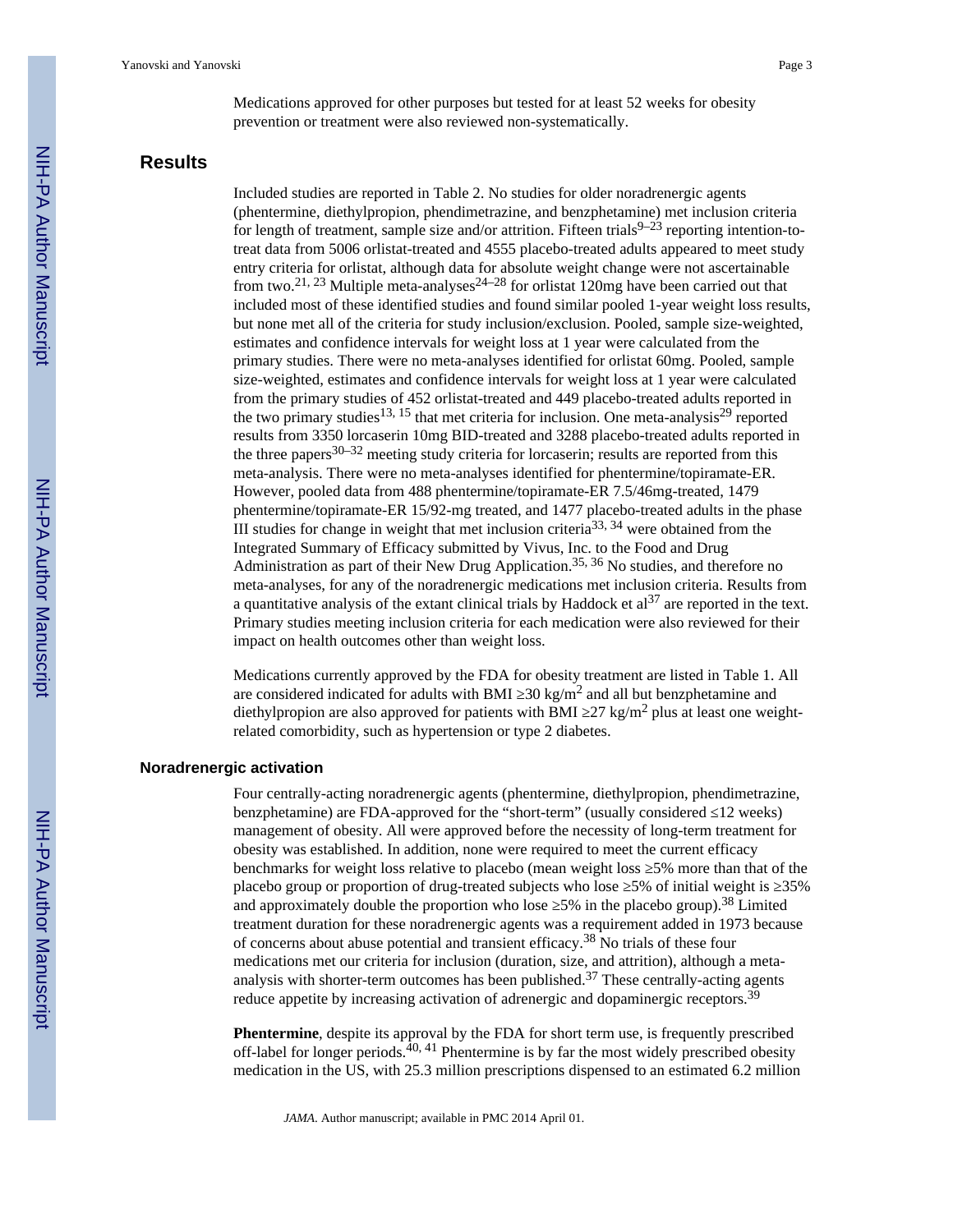users between 2008–2011.<sup>41</sup> Although it has a long history of use, there are few controlled trials of phentermine monotherapy for six months or more, and studies describing the effect of phentermine monotherapy on weight and cardiovascular disease risk factors for more than one year are limited to case reports and case series. A meta-analysis of 6 studies ranging from 2 to 24 weeks<sup>37</sup> found that patients using  $15-30$  mg/d phentermine had a mean additional weight loss relative to placebo of 3.6 kg, with mean total weight loss of 6.3 kg. The longest published placebo-controlled trial of phentermine lasted 36 weeks in 108 obese women treated with phentermine 30mg/day either continuously or intermittently (alternating months) and found similar weight loss in the continuous  $(12.2 \text{ kg})$  and intermittent  $(13.0 \text{ kg})$ arms vs. 4.8 kg with placebo. However, attrition was 41%, and data were presented only for completers, which is likely to overstate efficacy.<sup>42</sup> Among completers, transient symptoms of central nervous system stimulation such as insomnia, irritability, and anxiety did not differ between those receiving continuous (24%) vs. intermittent (27%) therapy, compared with 8% for those taking placebo. Several short-term placebo-controlled studies of phentermine have shown elevations in pulse or smaller decreases in pulse and/or blood pressure than would be expected given the degree of weight loss.<sup>3</sup>

**Diethylpropion** has a similar adverse-effect and weight loss profile to phentermine, but is much less frequently prescribed, with approximately 1 million prescriptions dispensed between 2008–2011.<sup>41</sup> A meta-analysis of 9 small studies ranging from 6–52 weeks<sup>37</sup> found that patients using diethylpropion 75mg/d had a mean additional weight loss relative to placebo of 3.0 kg, with a mean total weight loss of 6.5 kg.

**Phendimetrazine**, despite the paucity of randomized controlled trials<sup>37</sup> is prescribed three times more frequently than diethylpropion for obesity treatment, with more than 3 million phendimetrazine prescriptions estimated to have been filled between 2008–2011.41 In the completer's analyses from two small 12-week trials, $43, 44$  it appears to have similar weight loss to other noradrenergic drugs.

**Benzphetamine** is less commonly prescribed for obesity treatment than the other noradrenergic drugs,<sup>41</sup> and there are few data from controlled trials evaluating its safety or efficacy.<sup>37</sup>

Common adverse effects of noradrenergic drugs are shown in Table 1. Because these medications were approved prior to the requirements for long-term trials with adequate power to ascertain clinical endpoints, an adverse effect of noradrenergic obesity drugs on cardiovascular disease events cannot be excluded, and is of concern given their known effect on heart rate and blood pressure.

#### **Gastrointestinal lipase inhibition**

**Orlistat** is a gastrointestinal lipase inhibitor which, when taken three times a day during or up to 1 hour after meals, leads to the excretion of approximately 30% of ingested fat. It is available both in prescription (120mg) and over-the-counter (60mg) strength. Orlistat 120mg is FDA-approved for use in adults and adolescents age 12–16y. The mean weight reduction attributable to orlistat 120mg TID at 12 months is modest: among adults participating in behavioral weight control programs and prescribed a lower fat diet (~30% of calories from fat), orlistat-treated patients lost on average 3.4 kg (~3.1% of initial weight) more than placebo-treated participants (Table 1). Two trials<sup>13, 15</sup> of orlistat 60mg TID met study criteria for inclusion; the pooled estimate from these studies indicates 2.5 kg greater weight loss than placebo at 52 weeks. Among the orlistat 120mg trials examined (Table 2), the percentage of orlistat 120mg-treated participants who achieved clinically-meaningful (≥5%) weight loss at 1 year varied from 35–73% and the proportion losing  $10\%$  varied from 14– 41%, with both 5% and 20% weight loss at 1 year significantly greater for orlistat-treated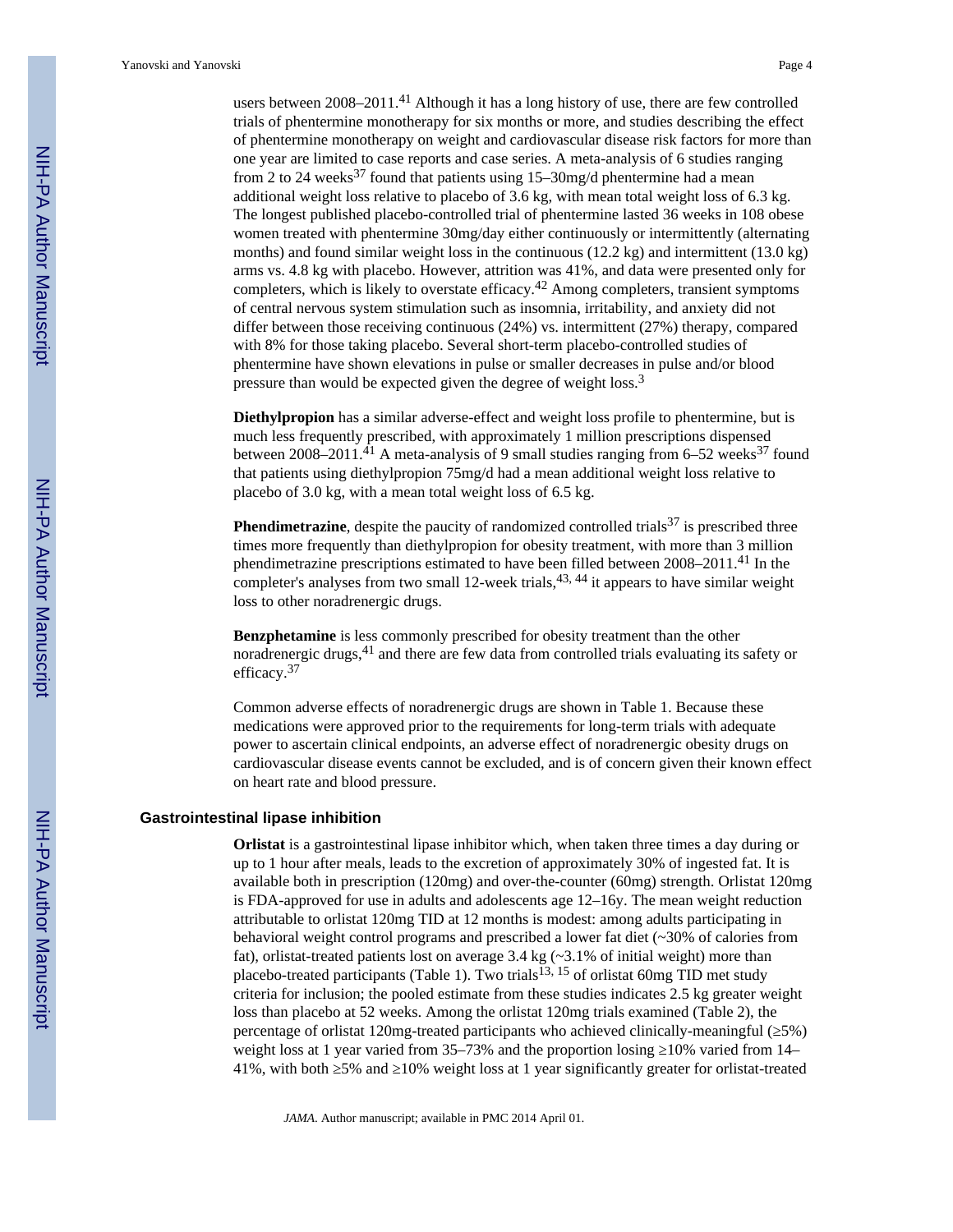than for placebo-treated participants. At the end of a second year of treatment when a weight-maintenance diet was prescribed, orlistat 120mg-treated participants had lost approximately 3.3 kg  $\left(\sim 3.3\% \text{ of initial weight}\right)$  more and orlistat 60mg-treated participants had lost approximately 2.5 kg  $\left(\sim 2.5\% \text{ of initial weight}\right)$  more than those given placebo (Table 1).<sup>10, 11, 13, 15</sup> Because of its weight-loss related and weight-loss independent<sup>45</sup> actions, orlistat 120mg treatment is associated with significant improvements in cardiovascular risk factors including decreases in total- and LDL- cholesterol, fasting glucose, and systolic and diastolic blood pressures after 1 year of treatment.<sup>46, 47</sup> Data from the XENDOS trial of 3,305 patients treated for up to 4 years (attrition at 4 years: 48% for orlistat-treated and 66% for placebo-treated) found, in an intention-to-treat approach, that orlistat use decreased body weight over 4 years by 2.7 kg (approximately 2.4% of initial body weight) more than placebo and significantly decreased risk for developing type 2 diabetes from 9.0% with placebo to 6.2% with orlistat.<sup>20</sup> Because orlistat leads to obligate increases in undigested stool triglycerides, it may cause considerable gastrointestinal adverse effects (Table  $1$ )<sup>48</sup> that may be decreased by co-administration of fiber-containing supplements.49 These adverse effects may cause patients who do not reduce their fat intake to discontinue therapy. Indeed, despite being FDA-approved in 1999 for indefinite treatment of obesity, among those prescribed orlistat 120mg clinically, fewer than 10% take it for at least 1y and <2% of patients use the medication for  $2y$ .<sup>41, 50</sup>

#### **Serotonin receptor activation**

**Lorcaserin** is a selective serotonin 2C (5HT<sub>2c</sub>) receptor agonist that was anticipated to recapitulate the weight loss effects of fenfluramine without its adverse cardiac effects.<sup>51</sup> Lorcaserin 10mg BID was FDA-approved in 2012 on the basis of two large randomized, placebo-controlled trials in nondiabetic patients  $(BLOOM, <sup>31</sup> n=3182, 50%$  attrition; BLOSSOM,  $32$  n=4004, 45% attrition) along with a third, smaller trial in adults with type 2 diabetes (BLOOM-DM, $30$  n=603, 34% attrition). In these trials, participants received lowintensity nutritional and exercise counseling. Lorcaserin decreased body weight modestly, by about 3.2 kg ( $\sim$ 3.2% of initial body weight) more than placebo.<sup>29</sup> However, significantly more patients treated with lorcaserin 10mg bid than placebo lost 5% (BLOOM: 47 vs. 20%, BLOSSOM: 47 vs. 25%, BLOOM-DM: 37 vs. 16%) or ≥10% (BLOOM: 23 vs. 8%, BLOSSOM: 23 vs. 10%, BLOOM-DM: 16 vs. 4%) of their initial weight. Reduction in body weight below baseline in the one study<sup>31</sup> with data from participants who took lorcaserin for 2 years had average weight loss of 5.6 kg, versus 2.4 kg among placebotreated participants. Blood pressure, total cholesterol, LDL-cholesterol, and triglycerides also decreased significantly more in lorcaserin-treated participants.52 Among patients with diabetes, lorcaserin treatment led to lower body weight and improved glycated hemoglobin concentrations.30 Adverse effects (Table 1) include headache, nausea, fatigue, and dizziness.<sup>52</sup> Although neither incidence of valvulopathy nor hypertension was statistically greater during lorcaserin than placebo treatment, both were numerically somewhat more prevalent and the FDA has requested that a post-approval trial to assess the long-term cardiovascular effects of lorcaserin be conducted.<sup>53</sup>

#### **Combination therapy**

**Phentermine/topiramate-Extended Release (ER)** is the first FDA-approved combination drug for obesity, combining low-dose phentermine with a non-standard dose of the antiepileptic medication topiramate-ER (Table 1). Phentermine/topiramate-ER, is administered as a once-daily capsule in 4 fixed-dose combinations: 3.75mg phentermine/ 23mg topiramate (starting dose); 7.5mg phentermine/46mg topiramate (recommended dose); 11.25mg phentermine/69mg topiramate (titration dose); and 15mg phentermine/92mg topiramate (top dose). Dosage is increased over 14 days to 7.5mg phentermine/46mg topiramate, with additional titration to the top dose if weight loss is inadequate.<sup>54</sup>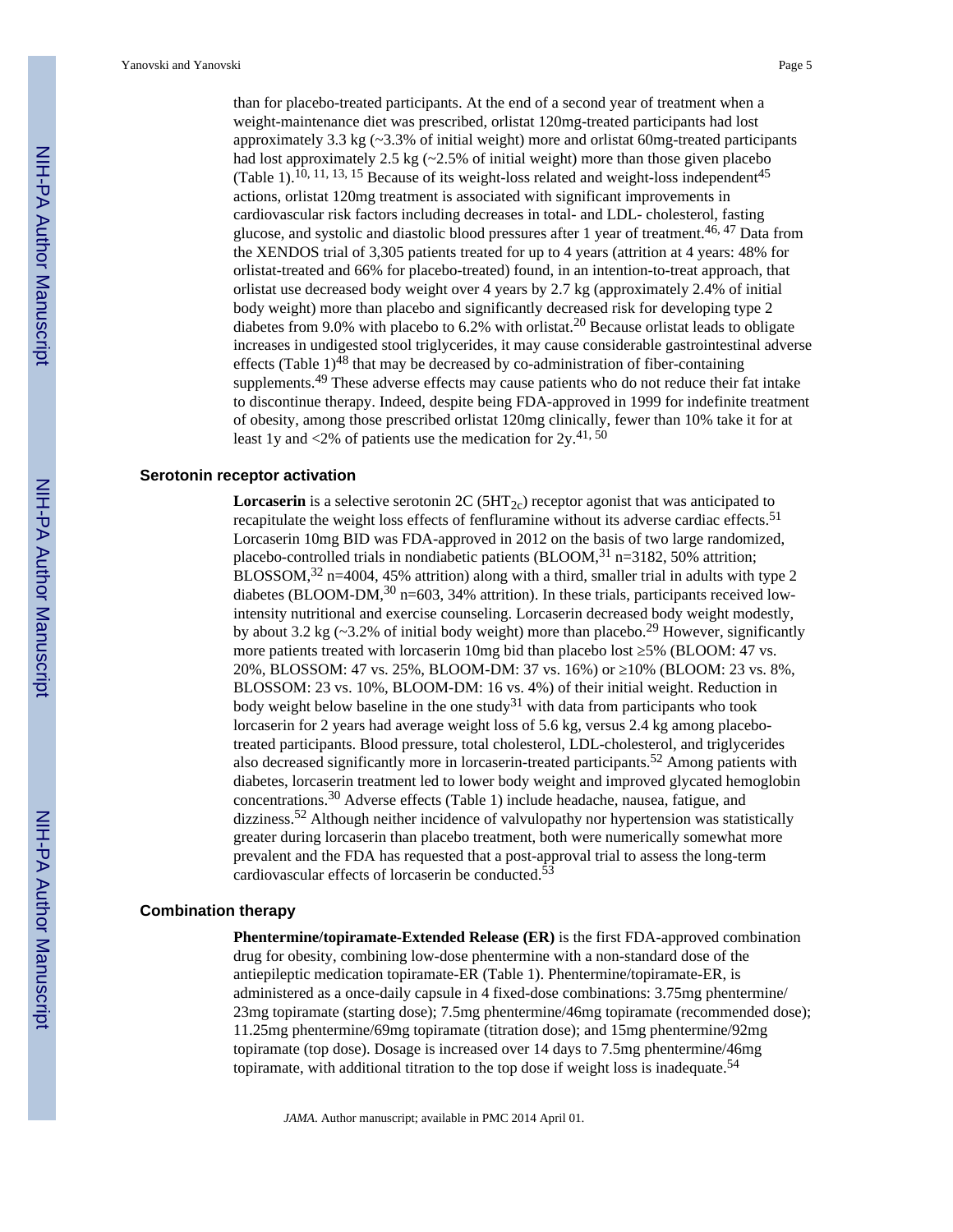Yanovski and Yanovski Page 6

Phentermine/topiramate-ER was recommended for approval based largely on 2 one-year Phase 3 clinical trials (EQUIP,  $33$  n=1267; CONQUER,  $34$  n=2487). All groups received a low-intensity lifestyle program. All underwent dose titration over 4 weeks to assigned dose followed by 52 weeks on drug or placebo.  $EQUIP<sup>33</sup>$  randomized adults without diabetes and with BMI  $35 \text{ kg/m}^2$  to placebo, phentermine/topiramate-ER 3.75/23mg (starting dose), or 15/92mg (top dose). 40% of participants withdrew. At the top dose, mean 1y weight loss was 10.9% vs. 1.6% of initial weight for placebo. 67% of patients given the top dose lost 5% of initial weight and 47% lost  $10\%$  of initial weight, compared with 17% and 7%, respectively for placebo. CONQUER $^{34}$  randomized a higher-risk sample of adults with BMI  $27-45$  kg/m<sup>2</sup> and 2 obesity-associated comorbid conditions, to placebo or phentermine/ topiramate-ER. 31% of participants withdrew. One year weight loss was 8.1 kg (7.8%) with the recommended dose and 10.2 kg (9.8%) with the top dose, vs. 1.4 kg (1.2%) with placebo. In addition, 62% (recommended dose) and 70% (top dose) lost ≥5% of initial weight vs. 21% for placebo, with 37%, 48%, and 7% respectively losing 10% of initial weight. Many CVD risk factors improved with active drug treatment at recommended- or top-dose.<sup>55</sup> SEQUEL<sup>56</sup> an extension to CONQUER, followed 78% of CONQUER participants at sites selected for high enrollment and retention and who had completed the initial 56-week trial for a total of 108 weeks. 84% completed their second year of treatment with sustained weight loss of 9.3% and 10.5% at the recommended and top doses, respectively, vs. 1.8% for placebo, and continued differences in many CVD risk factors. In addition, there was a significantly lower incidence of progression to type 2 diabetes in the top-dose group (0.9%) vs. placebo (3.7%).

An area of considerable concern, given that most users of obesity medications are women of reproductive age, is the potential for oral clefts in the offspring of women who become pregnant while taking topiramate (Table 1).<sup>57</sup> A risk evaluation and mitigation strategy (REMS) was developed to minimize the likelihood of pregnancy in women with reproductive potential that includes provider training, dispensing only via certified pharmacies, and supplying patient information regarding risks and the necessity of using effective contraception.58 Women with childbearing potential should have a negative pregnancy test prior to starting phentermine/topiramate-ER and monthly thereafter.58 A small increase in resting heart rate has been observed in the clinical trials of phentermine/ topiramate-ER at higher doses, with more patients on top-dose (56.1%) than placebo (42.1%) having increases of more than 10 beats per minute, leading to some concerns regarding its potential long-term effect on CVD events.59 Phentermine/topiramate-ER was approved with a requirement for a post-marketing trial of to assess long-term cardiovascular safety.<sup>53</sup> The labeling recommends against prescription in patients with recent or unstable cardiac or cerebrovascular disease, and suggests regular monitoring of resting heart rate.<sup>54</sup>

#### **Other medications studied off-label for obesity prevention or treatment—**

Medications that are FDA-approved for other conditions and found to result in weight loss have been tested as potential obesity treatments. Some, such as fluoxetine, were found to promote weight loss for up to six months, but not longer-term.60**Bupropion**, a norepinephrine and dopamine reuptake inhibitor, was tested as monotherapy for up to one year as a weight loss medication. A pooled analysis of 3 studies ranging from 6 to 12 months showed additional weight loss relative to placebo of 2.8 kg in patients receiving 400mg/d bupropion, with total weight loss of 4.4 kg.25**Metformin,** increasing used off-label in prediabetes and other insulin resistant states, produces small sustained weight losses of about 2% relative to placebo.<sup>61, 62</sup> Metformin improves insulin sensitivity, has a good safety profile, and long-term clinical experience. As weight loss attributable to metformin is small, its usefulness as monotherapy for obesity treatment is limited, but its salutary effects on body weight make it a good choice when other indications warrant its prescription. Metformin has also been used to prevent or ameliorate weight gain with atypical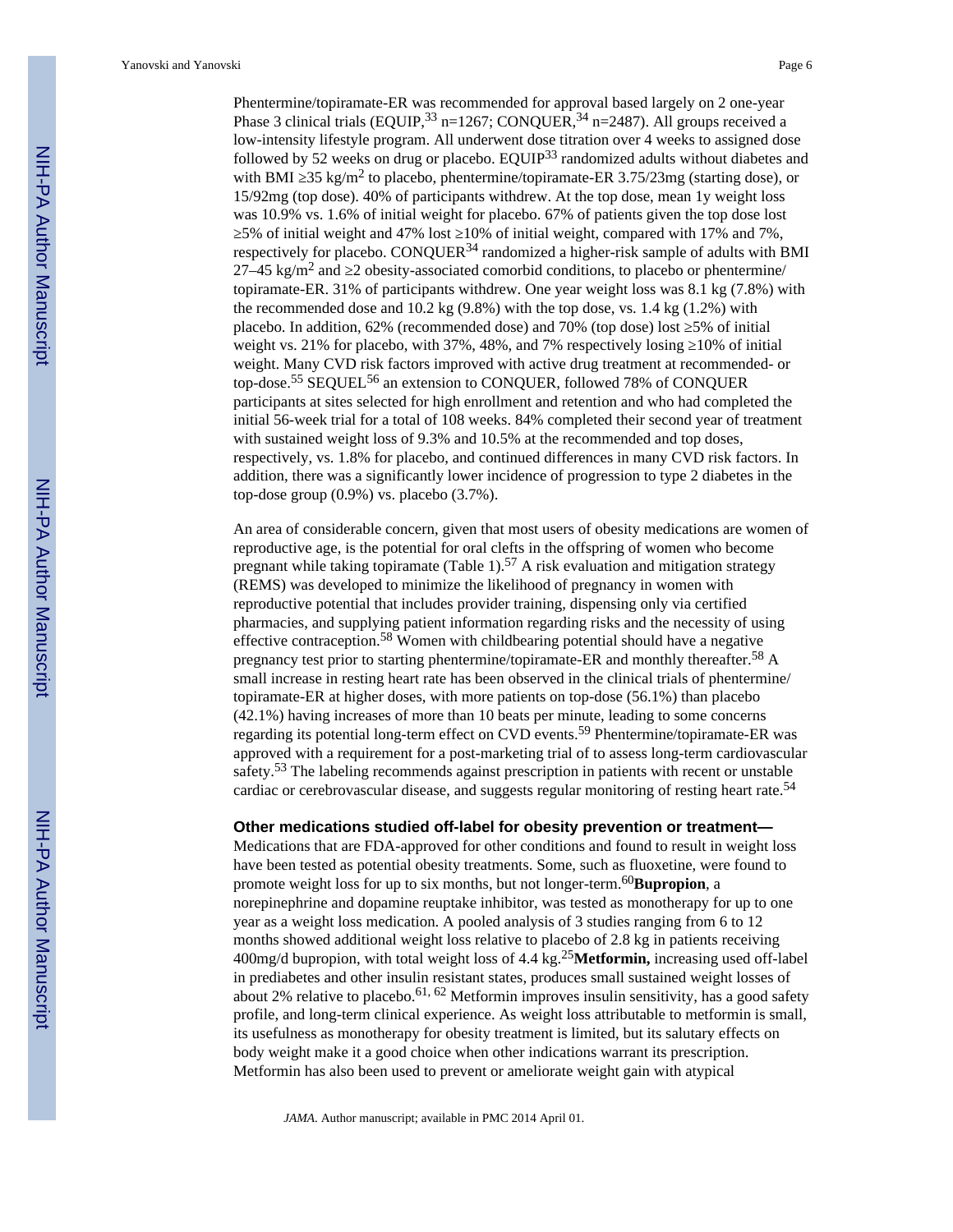antipsychotic agents and mood stabilizers. A meta-analysis examining the effect of medications for attenuation of antipsychotic weight gain found an approximate 3 kg additional weight loss relative to placebo attributable to metformin.63**Zonisamide**, an antiepileptic medication, also induces weight loss. A 12-month RCT of 225 adults, with 97% follow-up found that a 400mg dose led to significantly greater weight loss than placebo (6.8% vs. 3.7%), as well as a greater proportion losing  $5\%$  and  $10\%$  of initial weight.<sup>64</sup> However, adverse effects were limiting. **Pramlintide** is a synthetic analogue of human amylin, which is administered subcutaneously at meal times as an adjunct to insulin for patients with type 1 and type 2 diabetes. A meta-analysis<sup>65</sup> of 8 studies in patients with type 2 diabetes and obese non-diabetic populations found additional weight loss relative to placebo of about 2.2 kg for both groups. One study<sup>66</sup> evaluating pramlintide in combination with phentermine vs. pramlintide alone found significantly greater weight loss with combination therapy, although diastolic blood pressure and heart rate increased despite greater weight loss with the combination.

**Drugs in late-phase clinical trials for obesity treatment—**A proprietary formulation of **naltrexone-SR 32mg plus bupropion-SR 360mg**, which was recommended for FDA-approval as an anti-obesity agent in December  $2010<sup>67</sup>$  is currently undergoing late-phase safety trials to assess its cardiovascular consequences.68 Three randomized controlled trials called Contrave Obesity Research trials (COR-1,<sup>69</sup> n=1742; COR-II,<sup>70</sup> n= 1,496; and COR-BMOD,<sup>71</sup> n= 793) suggest efficacy:  $\sim$ 4–5 kg more weight loss with naltrexone-SR plus bupropion-SR 32/360mg than with placebo at 1year, and with 48–66%, versus 16–42% of placebo-treated participants, losing 5% of initial body weight and 25– 42%, versus 6–20%, losing  $\frac{10\% \text{ of initial body weight at 1 year, varying with intensity of}}{1000 \text{ of the total of the total of the total}}$ the lifestyle intervention. The **Glucagon-Like Peptide-1 Receptor Agonists** (GLP-1RA), injectable incretins approved for treatment of type 2 diabetes, are known to produce weight loss. A meta-analysis of the effect of GLP-1RA on body weight found a placebo-subtracted weight reduction of approximately 3% at 6 to 12 months<sup>72</sup> and studies in obese patients without diabetes have found additional weight loss relative to placebo at 6 to 12 months of 3.5 to 5.8 kg.73, 74 Both **liraglutide**75 and **exenatide**76 are in late phase clinical trials as obesity treatments. A recently completed phase 3 trial77 evaluating liraglutide 3.0mg/d vs. placebo for weight maintenance in 422 non-diabetic overweight and obese patients (72% retention) who successfully lost  $5\%$  initial weight during a 4–12 week dietary run-in, found that weight decreased an additional 6.2% in the active treatment group over the ensuing 56 weeks, a placebo subtracted-difference of −6.1%. Both groups received face-to-face lifestyle counseling throughout the trial. Those on drug were more likely to both maintain their initial weight loss (81 vs. 49%) and to lose  $5\%$  (51 vs. 22%) or  $10\%$  (26 vs. 6%) additional weight than those taking placebo during follow-up, suggesting a potential role for liraglutide in augmenting weight loss or ameliorating regain after initial weight loss achieved through lifestyle intervention. Recently, concerns have emerged regarding an increased risk of pancreatitis and pancreatic cancer with GLP-1RA,78 although additional research is necessary to determine causality and clinical significance.

#### **DISCUSSION**

#### **Rational Use of Medications in Obesity Management**

The scientific literature on drug treatment for obesity is limited, particularly for studies conducted before the requirement for registration of all clinical trials, by short intervention periods, high attrition, inadequate description of methods, and data analyses that used biased approaches to deal with missing data<sup>79</sup> or concentrated on results of those completing the trial.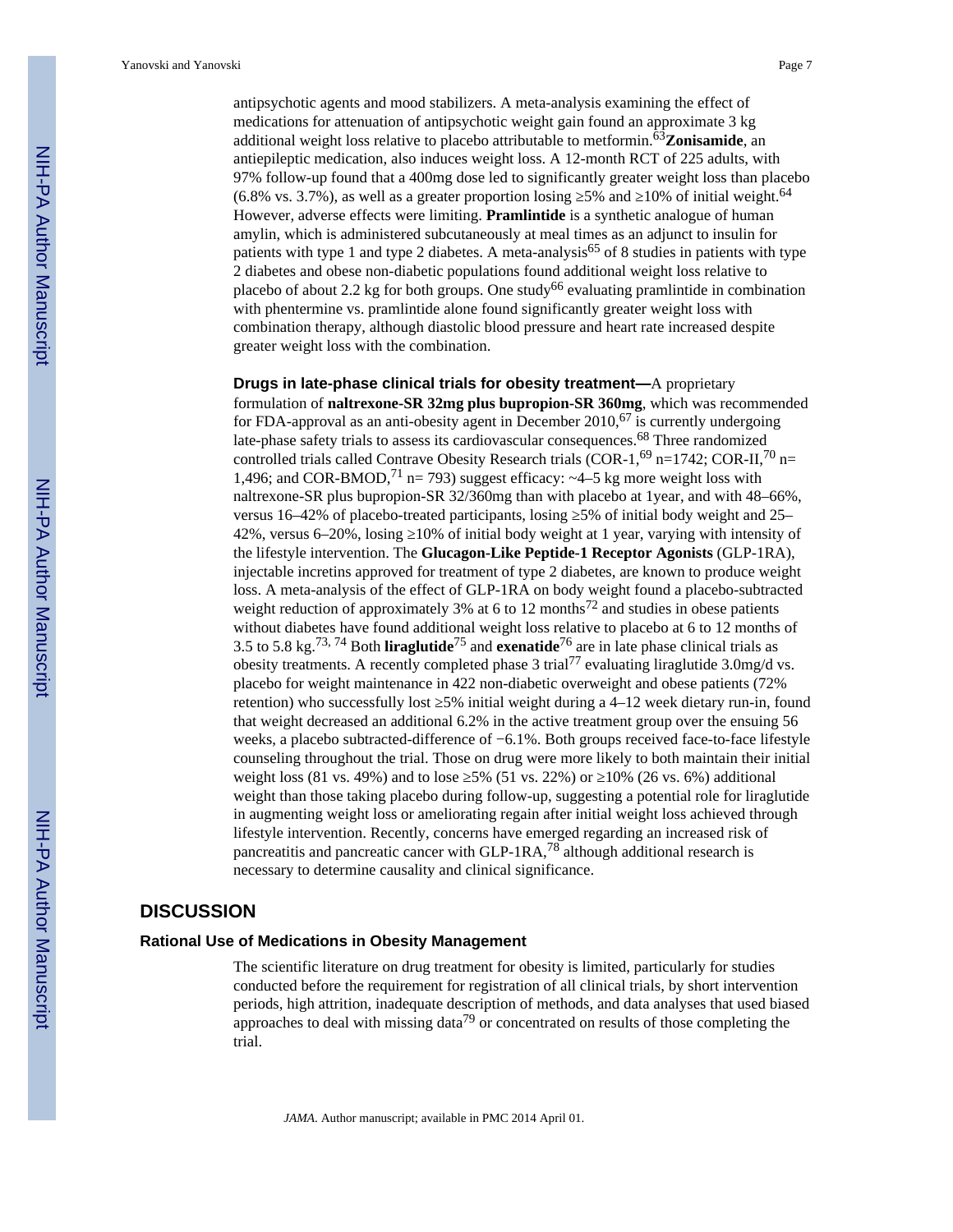Yanovski and Yanovski Page 8

Orlistat, lorcaserin, and phentermine/topiramate-ER, when used as an adjunct to lifestyle intervention, all increase the likelihood that a patient will achieve a clinically-meaningful (≥5%) 1-year weight loss. Because obesity contributes to many diseases, medications to help patients lose weight and sustain weight loss could potentially lead to improvements in multiple domains. Weight loss achieved through lifestyle modification and bariatric surgery has been shown to result in many such improvements; however, one cannot extrapolate from these studies to assume similar benefits will be attributable to weight loss attained with medications. Once established, obesity, like hypertension or dyslipidemia, requires longterm treatment. Therefore, medications for obesity treatment must be viewed through the lens of long-term use when evaluating their safety and efficacy.

A lesson from the withdrawal of previous anti-obesity drugs is that uncommon but serious adverse effects may become apparent only when a drug is used in larger populations or for longer periods of time than in pre-approval trials.<sup>80</sup> Given that more than one-third of the US adult population is obese, there is great potential exposure to any obesity medication. Because weight stigma is prevalent in the population and thinness is valued, misuse of medications for cosmetic purposes is also a concern, particularly among women.<sup>81</sup> However, untreated obesity confers risk; thus, the adverse effects of medication must be weighed against the health benefits that may result from successfully treated obesity, including improvements in feeling, functioning, and obesity-related comorbidities.<sup>82</sup>

Obesity drugs that are approved for long-term use result, on average, in additional weight loss relative to placebo ranging from ~3% for orlistat and lorcaserin to 9% for phentermine/ topiramate-ER at one year. Mean total weight loss can be 1–5% greater than these placebosubtracted values, and varies based on factors including patient population and intensity of concomitant lifestyle intervention. However, it is only for those who lose weight successfully that a drug's benefits might conceivably exceed its risks. Unfortunately, there are few consistent pre-treatment predictors for response to a given medication. Most studies have shown that initial weight loss response at  $12$  weeks predicts later weight loss at  $1$ year.53, 83, 84 Therefore, if a patient does not lose at least 5% of initial weight after 12 weeks of therapy (after assessment for adherence and, where appropriate, an increase in dosage), that patient is more likely than those achieving this threshold to be exposed to the risks and costs of drug treatment when there is little prospect of long-term benefit. Depending upon the medication used, patient population studied, and intensity of concomitant lifestyle intervention, from 30% to more than 60% of drug-treated patients may not achieve a 5% weight reduction at 12 weeks.  $83, 85$  In such cases, the clinician should assess the balance of benefits and risks, consider discontinuing the medication, and re-evaluate treatment options, including intensification of behavioral strategies, use of a medication with a different mechanism of action, reassessment and management of medical or other contributory factors, or referral for evaluation for bariatric surgery if otherwise appropriate. The recommendation to discontinue drug with insufficient weight loss after an adequate trial is included in the labeling for both lorcaserin and for phentermine-topiramate-ER.<sup>52, 54</sup> The FDA labels have a 12-week threshold of <3% weight loss for discontinuation or escalation of recommended-dose phentermine-topiramate-ER (7.5/46mg) and a 12-week threshold of <5% for discontinuation of top-dose phentermine-topiramate-ER (15/92mg) and lorcaserin. No discontinuation recommendations based on weight loss are included in the product labels for orlistat or the noradrenergic drugs, although the latter are approved only for short-term use.

In 2011, approximately 2.74 million patients were estimated to use obesity drugs in the US,41 a small number given the high prevalence of obesity. Barriers to the initiation or sustained use of obesity medications include costs, safety concerns, perception of limited efficacy, and reluctance to view obesity as a disease requiring medical treatment.<sup>41, 86</sup>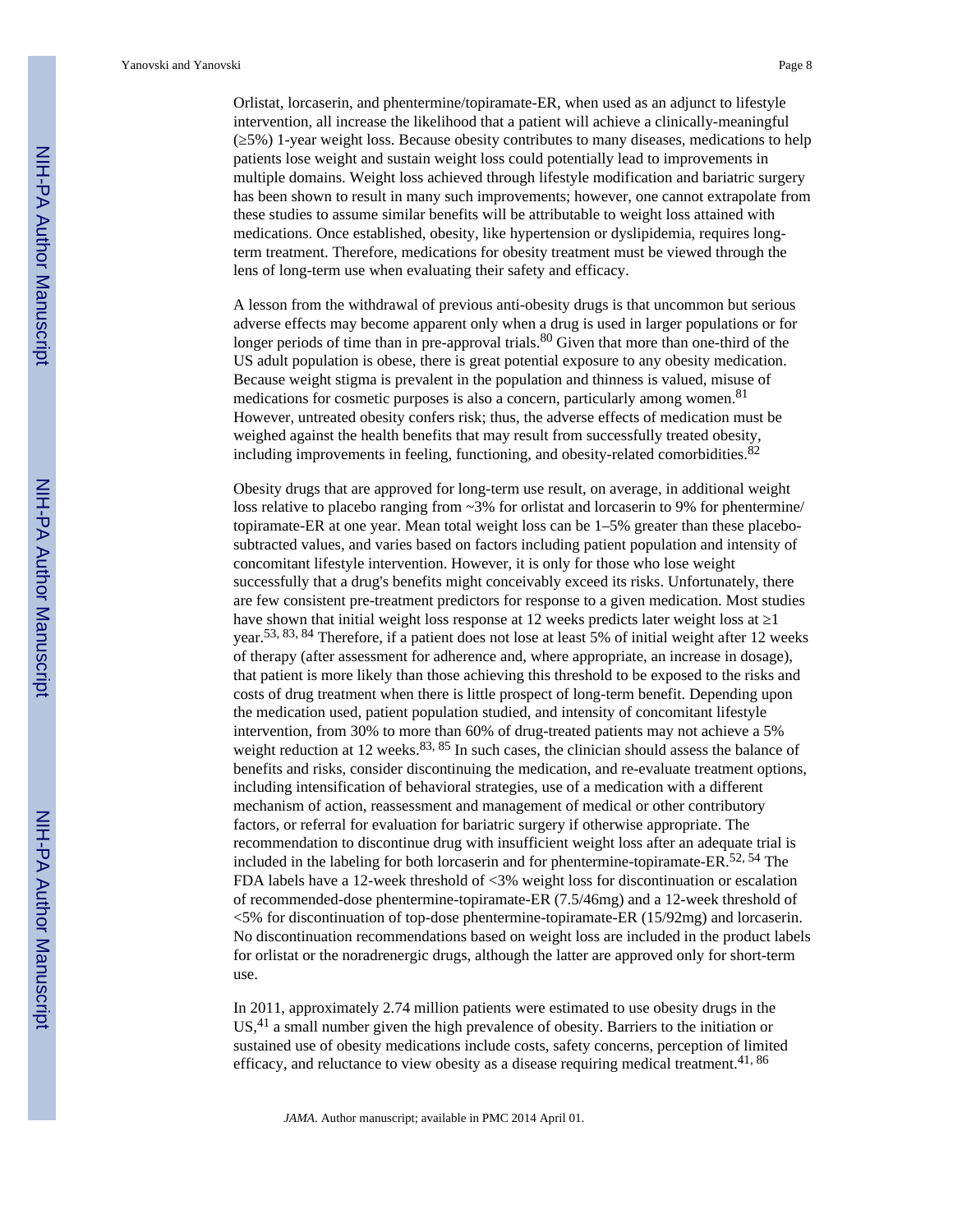Yanovski and Yanovski Page 9

Studies with medications approved for long-term use have demonstrated improvements, compared with placebo, in patients' progression to diabetes and in many cardiovascular disease risk factors. It should be noted, however, that no weight loss medication (or behavioral treatment<sup>87</sup>) has been shown to have a favorable effect on cardiovascular morbidity and mortality, and the Endocrinologic and Metabolic Drugs Advisory Committee has recommended to the FDA that all new medications reviewed for an obesity indication undergo premarket testing to ensure that they do not increase CVD events.<sup>88</sup>

As recommended by the US Preventive Services Task Force, physicians should offer or refer their patients with obesity for high-intensity multicomponent behavioral interventions.<sup>4</sup> Comprehensive lifestyle interventions not only help patients to make the critical dietary and physical activity changes necessary for successful weight loss, but lead to better weight loss than provision of medication alone.<sup>89</sup> It is reasonable to advise patients who, during their lifetimes, have not previously participated in a comprehensive lifestyle intervention program, preferably of high-intensity, to do so prior to initiating obesity medication as a substantial proportion will respond to lifestyle treatment alone with clinically-meaningful weight loss.<sup>5</sup> Effective treatment can be provided in primary care settings, specialized weight management clinics, community-based programs, through referral to a nutrition professional, via telephonically- or electronically-delivered interventions, or through commercial programs that are evidence-based.<sup>5</sup> Once this criterion has been met, however, there are no data to support requirements for an arbitrary length of treatment failure with behavioral intervention prior to prescription of obesity drugs,<sup>90</sup> particularly for patients who have a history of multiple unsuccessful attempts to lose weight or sustain weight loss. Although adding medications as a "rescue strategy" only for patients who do not lose weight after several months of behavioral treatment is attractive in theory, the non-randomized addition of orlistat for non-responders to an intensive lifestyle intervention did not suggest benefit.<sup>91</sup> Clinical trials examining the efficacy of medications as rescue therapy are needed. An intermittent strategy for use of obesity drugs (e.g., taking medication during alternating months) has been reported to have efficacy in a few small trials,  $42, 92, 93$  but the benefits from this approach with newer medications and in broader populations are unknown. Similarly, the usefulness of adding obesity medications after successful weight loss achieved through lifestyle intervention in order to help patients improve or sustain their weight loss long-term<sup>77, 94</sup> appears promising and deserves further study, including evaluating both continuous and intermittent administration.

The goal of obesity medication use is to improve a patient's health and quality of life. Therefore, clinicians may wish to consider factors other than BMI alone when deciding whether or not to add an obesity medication to a patient's weight management regimen.<sup>82, 90, 95</sup> For example, a patient with a BMI of 30 kg/m<sup>2</sup> who has prediabetes and knee osteoarthritis may warrant greater consideration of adjunctive obesity medication use; for a patient with a similar BMI but no elevation in cardiometabolic risk or other obesity related conditions, the balance of benefits to risks may be less favorable. It is also possible, however, that obesity medications that elevate pulse and/or blood pressure could actually increase risk in patients at highest risk for cardiovascular disease.80 Initial choice of a specific medication can be influenced by demographic factors such as sex and age, concomitant medications and medical conditions, drug efficacy, response to treatment, adverse effect profile, availability of long-term safety data, and cost. For women with reproductive potential the increased likelihood of weight loss of 10% or more along with improvements in existing comorbid conditions with phentermine/topiramate-ER must be weighed against the teratogenic risk of the topiramate component and the need for monthly pregnancy testing. Similarly, extreme caution should be used when considering prescribing lorcaserin to patients taking a selective serotonin reuptake inhibitor or serotoninnorepinephrine reuptake inhibitor due to the potential for serotonin syndrome. Phentermine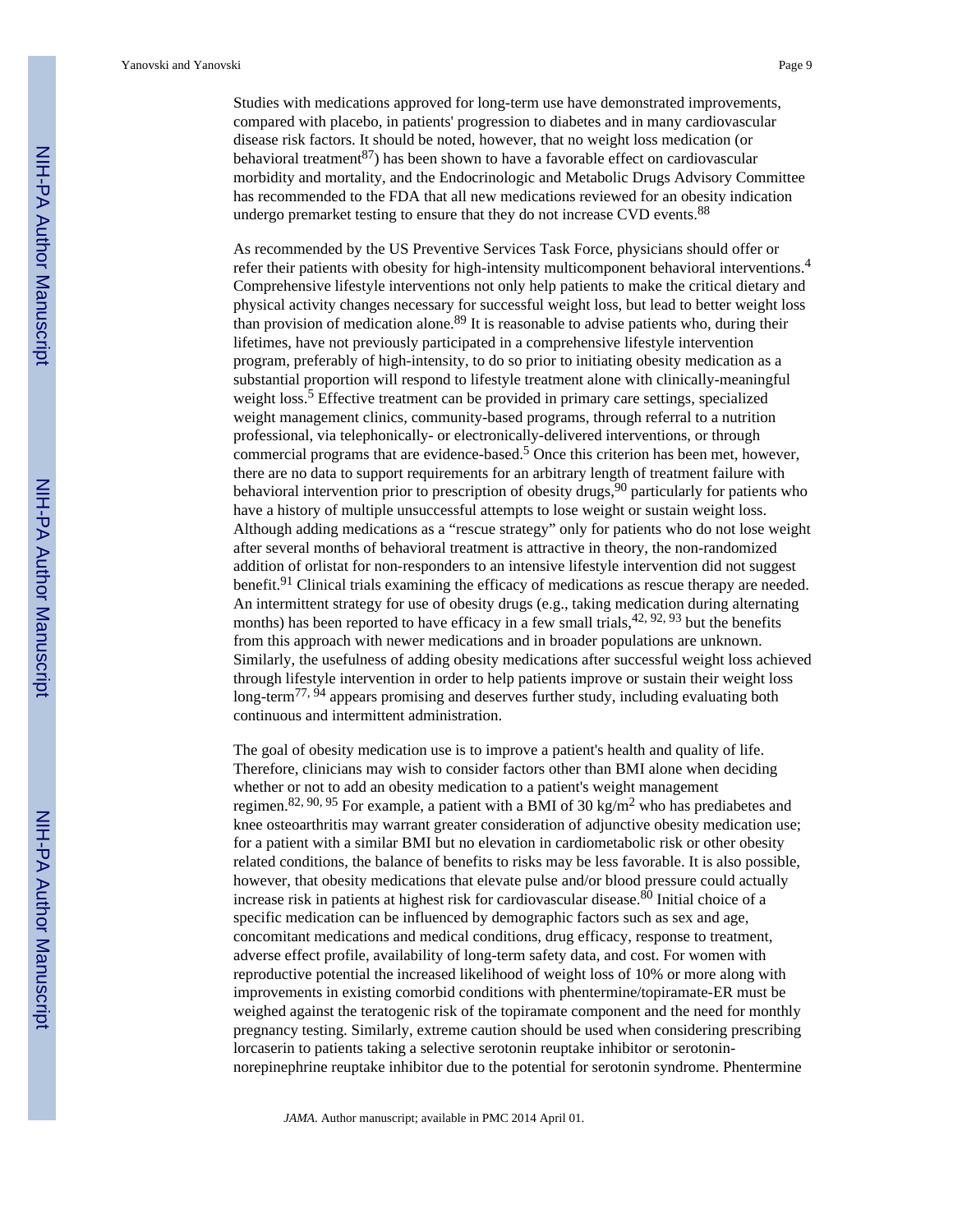has the advantage of low cost and many years of clinical experience, but its long-term use is considered off-label, long-term effects on CVD outcomes are unknown, and most use has been a few months or less.<sup>41</sup> There are even fewer data for long-term safety and efficacy of the other noradrenergic agents. Orlistat has a reasonably good safety profile, but modest weight loss and unpleasant gastrointestinal adverse effects limit its acceptability to patients. Medications used off-label for weight loss have not been sufficiently tested for long-term safety and efficacy to be recommended outside of clinical trials.

Many patients with obesity take multiple medications, some of which are associated with significant weight gain. It is helpful to evaluate patients' medication regimens for drugs that may be contributing to weight gain and to consider adding or substituting drugs with weightneutral or weight-loss potential where medically appropriate, such as bupropion for depression or smoking cessation, zonisamide or topiramate for mood stabilization,<sup>96</sup> or metformin for diabetes or prediabetes.<sup>2</sup> Clinicians should be aware of the need to monitor patients using antihypertensive therapy or taking diabetes medications that can cause hypoglycemia when initiating treatment with drugs that may cause weight loss. Medication adjustment may be necessary to decrease the risks of hypotension or hypoglycemia, particularly during the initial period of more rapid weight loss.

Because combination pharmacotherapy for obesity deploys medications with differing mechanisms of action, it offers the prospect of overcoming the counter-regulatory mechanisms that become manifest in the weight reduced state. Combination therapy may also allow prescription of lower doses of each medication to minimize adverse effects.97 The first combination medication for obesity treatment has been approved, and others are in development.<sup>97</sup> Unfortunately there are few studies examining the safety and efficacy of many of the drug combinations for obesity currently being prescribed. A survey of bariatric physicians found that 65% reported prescribing combinations of medications off-label to treat obesity, including 20% who prescribed 5-hydroxytryptophan/carbidopa plus phentermine.98 Use of non-approved drug combinations for obesity treatment should be limited to clinical trials, and patients should be informed when drugs are being used offlabel alone or in combination.

Our systematic review was limited to currently-approved medications with at least 1 year of data with relatively large sample sizes, and we did not systematically review drugs used offlabel or drugs in development. Even the included studies are frequently limited by their high attrition rates. Many were efficacy, rather than effectiveness trials and thus may not reflect patient outcomes in real-world clinical settings. Finally, there were few longer term data  $(>2y)$  from controlled trials of drugs used for obesity treatment to provide information on long-term risks and benefits.

New drugs for obesity treatment provide additional options for weight management. For carefully-selected patients who respond with clinically-meaningful weight loss accompanied by improvements in feeling, functioning, CVD risk factors, or other obesity-related comorbid conditions, obesity drugs may be useful adjuncts to lifestyle treatment. However, no obesity medication has been shown to reduce cardiovascular morbidity or mortality. Additional studies are needed to determine the long-term health effects of obesity medications in large and diverse patient populations.

#### **Acknowledgments**

Dr. Susan Yanovski and Dr. Jack Yanovski had full access to all the data in the study and take responsibility for the integrity of the data and the accuracy of the data analysis.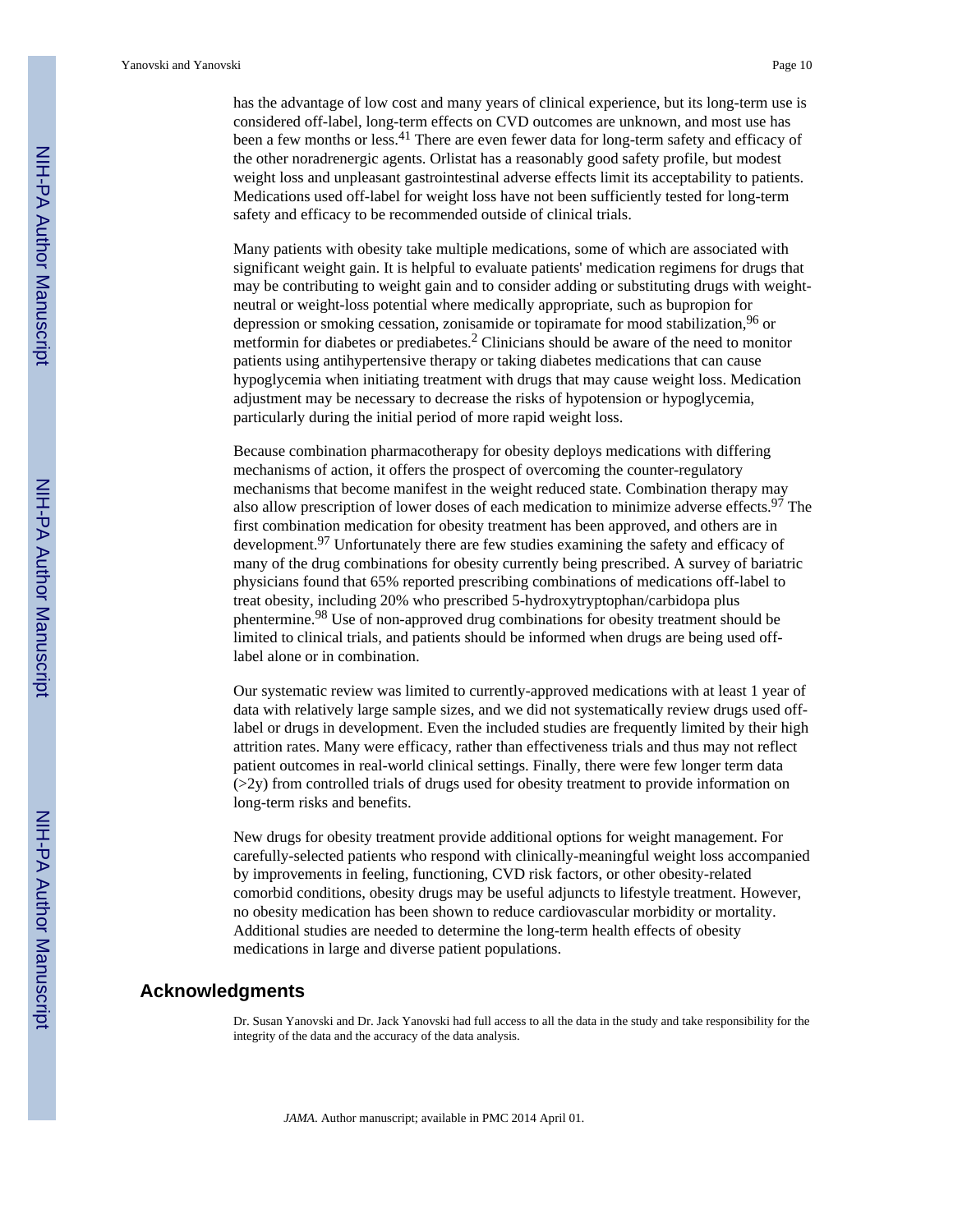Role of the funding organization: The conduct of this research was supported in part by the Intramural Research Program of NICHD grant 1ZIAHD000641 (to J. Yanovski). The NIDDK and NICHD had no role in the design and conduct of the study, collection, management, analysis, or interpretation of the data, preparation of the manuscript for publication, or decision to submit the manuscript for publication, but did review the manuscript and approve its submission. The opinions and assertions expressed herein are those of the authors and are not to be construed as reflecting the views of the US Public Health Service, the National Institutes of Health, or the US Department of Health and Human Services.

#### **REFERENCES**

- 1. Ogden CL, Carroll MD, Kit BK, Flegal KM. Prevalence of obesity in the United States, 2009–2010. NCHS Data Brief. 2012; (82):1–8.
- 2. Knowler WC, Barrett-Connor E, Fowler SE, et al. Reduction in the incidence of type 2 diabetes with lifestyle intervention or metformin. N Engl J Med. 2002; 346(6):393–403. [PubMed: 11832527]
- 3. Ryan DH, Bray GA. Pharmacologic treatment options for obesity: what is old is new again. Curr Hypertens Rep. 2013; 15(3):182–189. [PubMed: 23625271]
- 4. Moyer VA. Screening for and management of obesity in adults: U.S. Preventive Services Task Force recommendation statement. Annals of internal medicine. 2012; 157(5):373–378. [PubMed: 22733087]
- 5. Carvajal R, Wadden TA, Tsai AG, Peck K, Moran CH. Managing obesity in primary care practice: a narrative review. Annals of the New York Academy of Sciences. 2013; 1281:191–206. [PubMed: 23323827]
- 6. Wing RR, Lang W, Wadden TA, et al. Benefits of modest weight loss in improving cardiovascular risk factors in overweight and obese individuals with type 2 diabetes. Diabetes care. 2011; 34(7): 1481–1486. [PubMed: 21593294]
- 7. Wadden TA, Volger S, Tsai AG, et al. Managing obesity in primary care practice: an overview with perspective from the POWER-UP study. International journal of obesity. 2013; 37(Suppl 1):S3– S11. [PubMed: 23921779]
- 8. Middleton KM, Patidar SM, Perri MG. The impact of extended care on the long-term maintenance of weight loss: a systematic review and meta-analysis. Obesity reviews : an official journal of the International Association for the Study of Obesity. 2012; 13(6):509–517. [PubMed: 22212682]
- 9. Hollander PA, Elbein SC, Hirsch IB, et al. Role of orlistat in the treatment of obese patients with type 2 diabetes. A 1-year randomized double-blind study. Diabetes Care. 1998; 21(8):1288–1294. [PubMed: 9702435]
- 10. Sjostrom L, Rissanen A, Andersen T, et al. Randomised placebo-controlled trial of orlistat for weight loss and prevention of weight regain in obese patients. European Multicentre Orlistat Study Group. Lancet. 1998; 352(9123):167–172. [PubMed: 9683204]
- 11. Davidson MH, Hauptman J, DiGirolamo M, et al. Weight control and risk factor reduction in obese subjects treated for 2 years with orlistat: a randomized controlled trial. JAMA : the journal of the American Medical Association. 1999; 281(3):235–242. [PubMed: 9918478]
- 12. Finer N, James WP, Kopelman PG, Lean ME, Williams G. One-year treatment of obesity: a randomized, double-blind, placebo-controlled, multicentre study of orlistat, a gastrointestinal lipase inhibitor. International journal of obesity and related metabolic disorders : journal of the International Association for the Study of Obesity. 2000; 24(3):306–313. [PubMed: 10757623]
- 13. Hauptman J, Lucas C, Boldrin MN, Collins H, Segal KR. Orlistat in the long-term treatment of obesity in primary care settings. Archives of family medicine. 2000; 9(2):160–167. [PubMed: 10693734]
- 14. Lindgarde F. The effect of orlistat on body weight and coronary heart disease risk profile in obese patients: the Swedish Multimorbidity Study. J Intern Med. 2000; 248(3):245–254. [PubMed: 10971792]
- 15. Rossner S, Sjostrom L, Noack R, Meinders AE, Noseda G. Weight loss, weight maintenance, and improved cardiovascular risk factors after 2 years treatment with orlistat for obesity. European Orlistat Obesity Study Group. Obes Res. 2000; 8(1):49–61. [PubMed: 10678259]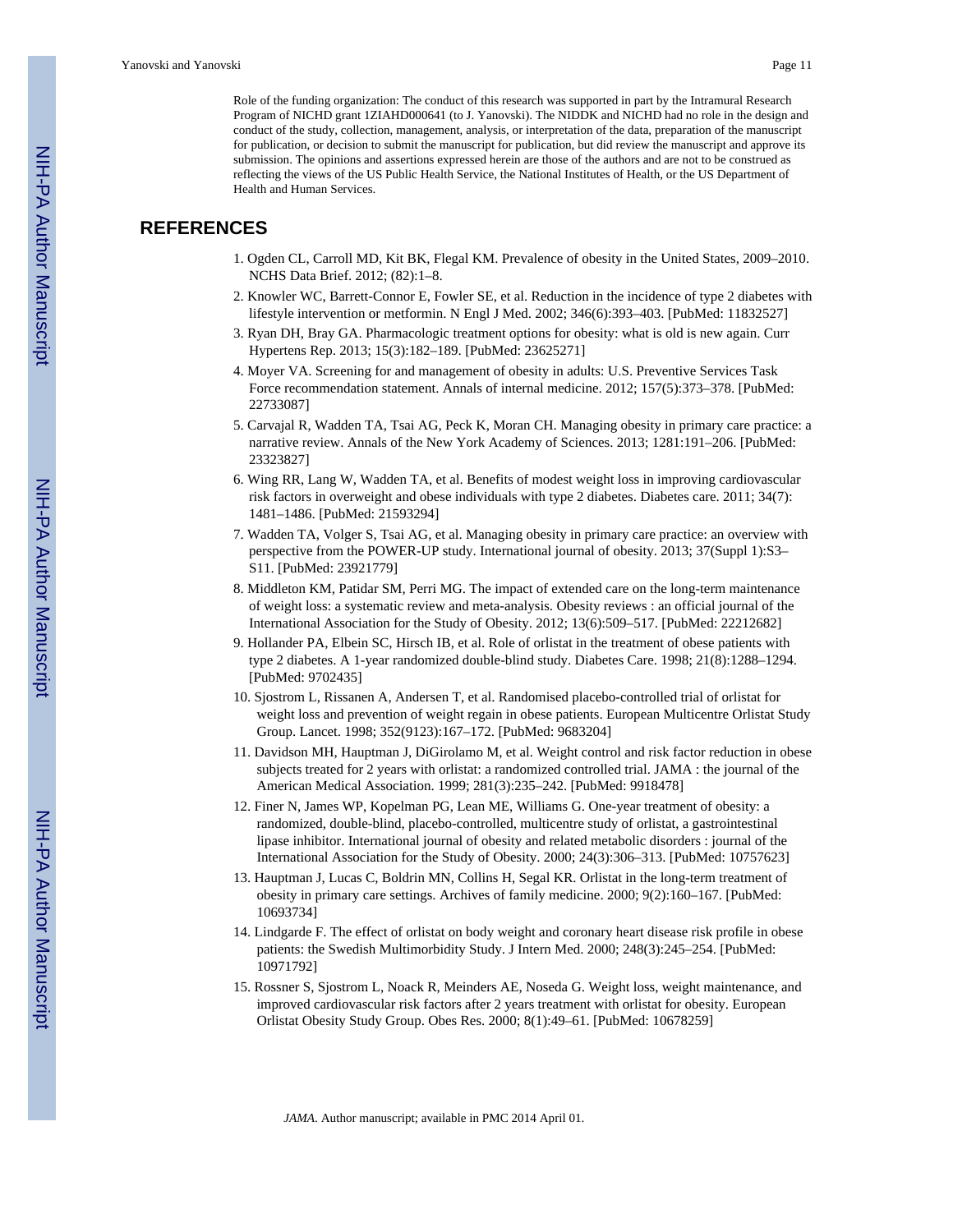- 16. Broom I, Wilding J, Stott P, Myers N. Randomised trial of the effect of orlistat on body weight and cardiovascular disease risk profile in obese patients: UK Multimorbidity Study. International journal of clinical practice. 2002; 56(7):494–499. [PubMed: 12296610]
- 17. Hanefeld M, Sachse G. The effects of orlistat on body weight and glycaemic control in overweight patients with type 2 diabetes: a randomized, placebo-controlled trial. Diabetes, obesity & metabolism. 2002; 4(6):415–423.
- 18. Krempf M, Louvet JP, Allanic H, Miloradovich T, Joubert JM, Attali JR. Weight reduction and long-term maintenance after 18 months treatment with orlistat for obesity. International journal of obesity and related metabolic disorders : journal of the International Association for the Study of Obesity. 2003; 27(5):591–597. [PubMed: 12704403]
- 19. Miles JM, Leiter L, Hollander P, et al. Effect of orlistat in overweight and obese patients with type 2 diabetes treated with metformin. Diabetes care. 2002; 25(7):1123–1128. [PubMed: 12087008]
- 20. Torgerson JS, Hauptman J, Boldrin MN, Sjostrom L. XENical in the prevention of diabetes in obese subjects (XENDOS) study: a randomized study of orlistat as an adjunct to lifestyle changes for the prevention of type 2 diabetes in obese patients. Diabetes Care. 2004; 27(1):155–161. [PubMed: 14693982]
- 21. Berne C. A randomized study of orlistat in combination with a weight management programme in obese patients with Type 2 diabetes treated with metformin. Diabetic medicine : a journal of the British Diabetic Association. 2005; 22(5):612–618. [PubMed: 15842517]
- 22. Swinburn BA, Carey D, Hills AP, et al. Effect of orlistat on cardiovascular disease risk in obese adults. Diabetes, obesity & metabolism. 2005; 7(3):254–262.
- 23. Derosa G, Cicero AF, D'Angelo A, Fogari E, Maffioli P. Effects of 1-year orlistat treatment compared to placebo on insulin resistance parameters in patients with type 2 diabetes. Journal of clinical pharmacy and therapeutics. 2012; 37(2):187–195. [PubMed: 21812797]
- 24. Padwal R, Li SK, Lau DC. Long-term pharmacotherapy for overweight and obesity: a systematic review and meta-analysis of randomized controlled trials. International journal of obesity and related metabolic disorders : journal of the International Association for the Study of Obesity. 2003; 27(12):1437–1446. [PubMed: 12975638]
- 25. Li Z, Maglione M, Tu W, et al. Meta-analysis: pharmacologic treatment of obesity. Ann Intern Med. 2005; 142(7):532–546. [PubMed: 15809465]
- 26. Rucker D, Padwal R, Li SK, Curioni C, Lau DC. Long term pharmacotherapy for obesity and overweight: updated meta-analysis. BMJ. 2007; 335(7631):1194–1199. [PubMed: 18006966]
- 27. Franz MJ, VanWormer JJ, Crain AL, et al. Weight-loss outcomes: a systematic review and metaanalysis of weight-loss clinical trials with a minimum 1-year follow-up. J Am Diet Assoc. 2007; 107(10):1755–1767. [PubMed: 17904936]
- 28. Hutton B, Fergusson D. Changes in body weight and serum lipid profile in obese patients treated with orlistat in addition to a hypocaloric diet: a systematic review of randomized clinical trials. The American journal of clinical nutrition. 2004; 80(6):1461–1468. [PubMed: 15585756]
- 29. Chan EW, He Y, Chui CS, Wong AY, Lau WC, Wong IC. Efficacy and safety of lorcaserin in obese adults: a meta-analysis of 1-year randomized controlled trials (RCTs) and narrative review on short-term RCTs. Obesity reviews : an official journal of the International Association for the Study of Obesity. 2013; 14(5):383–392. [PubMed: 23331711]
- 30. O'Neil PM, Smith SR, Weissman NJ, et al. Randomized Placebo-Controlled Clinical Trial of Lorcaserin for Weight Loss in Type 2 Diabetes Mellitus: The BLOOM-DM Study. Obesity (Silver Spring). 2012; 20(7):1426–1436. [PubMed: 22421927]
- 31. Smith SR, Weissman NJ, Anderson CM, et al. Multicenter, placebo-controlled trial of lorcaserin for weight management. N Engl J Med. 2010; 363(3):245–256. [PubMed: 20647200]
- 32. Fidler MC, Sanchez M, Raether B, et al. A One-Year Randomized Trial of Lorcaserin for Weight Loss in Obese and Overweight Adults: The BLOSSOM Trial. J Clin Endocrinol Metab. 2011
- 33. Allison DB, Gadde KM, Garvey WT, et al. Controlled-release phentermine/topiramate in severely obese adults: a randomized controlled trial (EQUIP). Obesity (Silver Spring). 2012; 20(2):330– 342. [PubMed: 22051941]
- 34. Gadde KM, Allison DB, Ryan DH, et al. Effects of low-dose, controlled-release, phentermine plus topiramate combination on weight and associated comorbidities in overweight and obese adults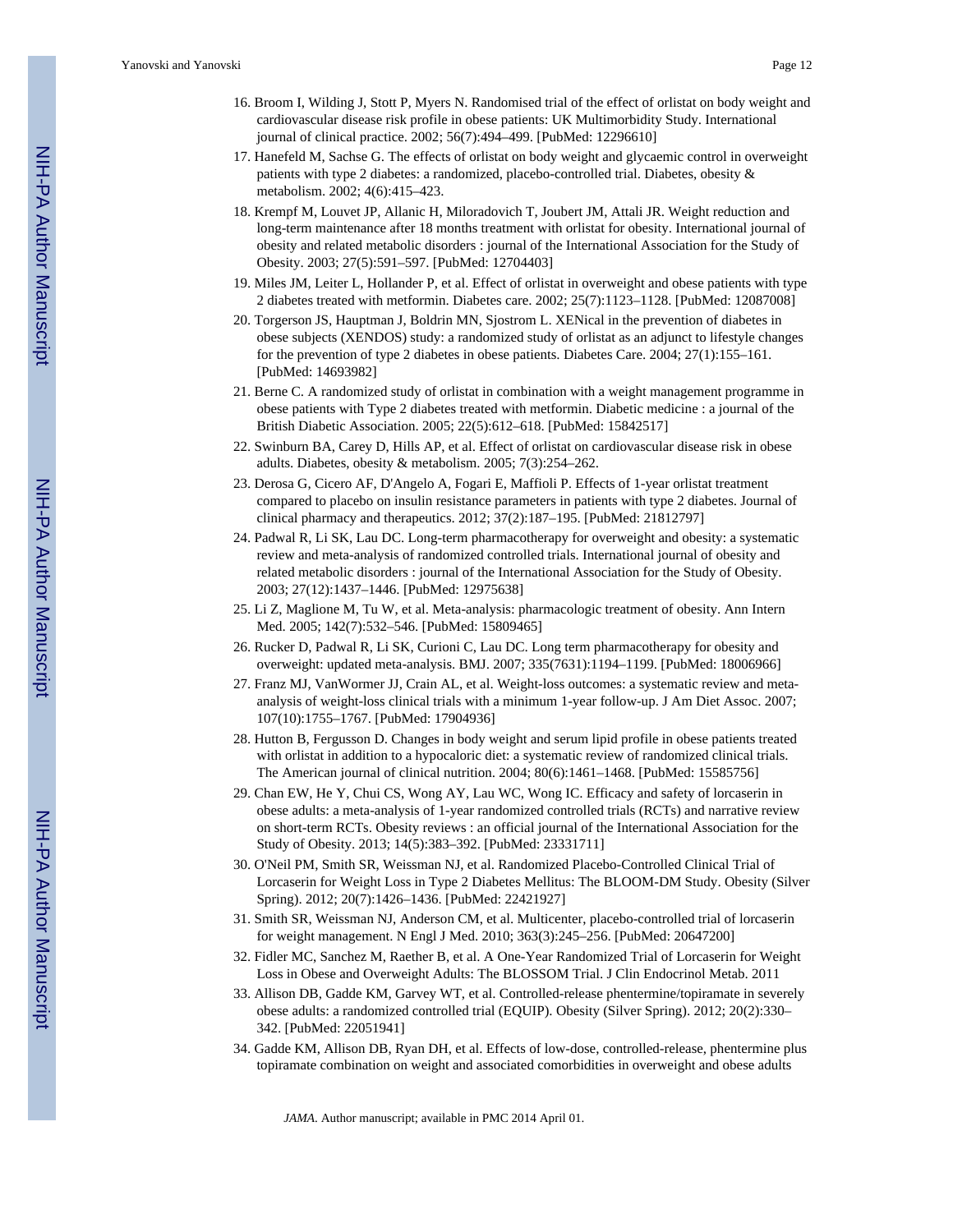(CONQUER): a randomised, placebo-controlled, phase 3 trial. Lancet. 2011; 377(9774):1341– 1352. [PubMed: 21481449]

- 35. Vivus, Data on file. New Drug Application 022580: Integrated Summary of Effectiveness. Submitted Oct 17, 2011. Page 209 of 318. Vivus Inc.; 2011.
- 36. Roberts, MD. US Food and Drug Administration Endocrinologic and Metabolic Drugs Advisory Committee Meeting Clinical Briefing Document. US Food and Drug Administration; Silver Spring, MD: 2012. New Drug Application 22580: VI-0521 QNEXA (phentermine/topiramate) Sponsor: VIVUS. February 22, 2012. Table 7; p. 32[http://www.fda.gov/downloads/](http://www.fda.gov/downloads/AdvisoryCommittees/CommitteesMeetingMaterials/Drugs/EndocrinologicandMetabolicDrugsAdvisoryCommittee/UCM292315.pdf) [AdvisoryCommittees/CommitteesMeetingMaterials/Drugs/End](http://www.fda.gov/downloads/AdvisoryCommittees/CommitteesMeetingMaterials/Drugs/EndocrinologicandMetabolicDrugsAdvisoryCommittee/UCM292315.pdf) [ocrinologicandMetabolicDrugsAdvisoryCommittee/UCM292315.pdf](http://www.fda.gov/downloads/AdvisoryCommittees/CommitteesMeetingMaterials/Drugs/EndocrinologicandMetabolicDrugsAdvisoryCommittee/UCM292315.pdf). [Accessed September 21, 2013]
- 37. Haddock CK, Poston WS, Dill PL, Foreyt JP, Ericsson M. Pharmacotherapy for obesity: a quantitative analysis of four decades of published randomized clinical trials. Int J Obes Relat Metab Disord. 2002; 26(2):262–273. [PubMed: 11850760]
- 38. Colman E. Food and Drug Administration's Obesity Drug Guidance Document: a short history. Circulation. 2012; 125(17):2156–2164. [PubMed: 22547756]
- 39. Ioannides-Demos LL, Proietto J, McNeil JJ. Pharmacotherapy for obesity. Drugs. 2005; 65(10): 1391–1418. [PubMed: 15977970]
- 40. Hendricks EJ, Greenway FL, Westman EC, Gupta AK. Blood pressure and heart rate effects, weight loss and maintenance during long-term phentermine pharmacotherapy for obesity. Obesity (Silver Spring). 2011; 19(12):2351–2360. [PubMed: 21527891]
- 41. Hampp, C.; Kang, EM.; Borders-Hemphill, V. Pharmacotherapy. 2013. Use of Prescription Antiobesity Drugs in the United States. doi:10.1002/phar.1342
- 42. Munro JF, MacCuish AC, Wilson EM, Duncan LJ. Comparison of continuous and intermittent anorectic therapy in obesity. Br Med J. 1968; 1(5588):352–354. [PubMed: 15508204]
- 43. Runyan JW Jr. Observations on the use of phendimetrazine, a new anorexigenic agent, in obese diabetics. Current therapeutic research, clinical and experimental. 1962; 4:270–275.
- 44. Hadler AJ. Sustained-action phendimetrazine in obesity. The Journal of clinical pharmacology and the journal of new drugs. 1968; 8(2):113–117. [PubMed: 4871210]
- 45. Erdmann J, Lippl F, Klose G, Schusdziarra V. Cholesterol lowering effect of dietary weight loss and orlistat treatment--efficacy and limitations. Aliment Pharmacol Ther. 2004; 19(11):1173– 1179. [PubMed: 15153170]
- 46. Johansson K, Sundstrom J, Neovius K, Rossner S, Neovius M. Long-term changes in blood pressure following orlistat and sibutramine treatment: a meta-analysis. Obesity reviews : an official journal of the International Association for the Study of Obesity. 2010; 11(11):777–791. [PubMed: 20025693]
- 47. Zhou YH, Ma XQ, Wu C, et al. Effect of anti-obesity drug on cardiovascular risk factors: a systematic review and meta-analysis of randomized controlled trials. PLoS One. 2012; 7(6):e39062. [PubMed: 22745703]
- 48. Roche Laboratories, Inc.. [Accessed July 2, 2013] XENICAL orlistat capsule. 1/2009; [http://](http://www.accessdata.fda.gov/drugsatfda_docs/label/2009/020766s026lbl.pdf) [www.accessdata.fda.gov/drugsatfda\\_docs/label/2009/020766s026lbl.pdf](http://www.accessdata.fda.gov/drugsatfda_docs/label/2009/020766s026lbl.pdf).
- 49. Cavaliere H, Floriano I, Medeiros-Neto G. Gastrointestinal side effects of orlistat may be prevented by concomitant prescription of natural fibers (psyllium mucilloid). Int J Obes Relat Metab Disord. 2001; 25(7):1095–1099. [PubMed: 11443512]
- 50. Padwal R, Kezouh A, Levine M, Etminan M. Long-term persistence with orlistat and sibutramine in a population-based cohort. International journal of obesity. 2007; 31(10):1567–1570. [PubMed: 17420781]
- 51. Connolly HM, Crary JL, McGoon MD, et al. Valvular heart disease associated with fenfluraminephentermine. N Engl J Med. 1997; 337(9):581–588. [PubMed: 9271479]
- 52. Eisai Inc.. [Accessed June 27, 2013] BELVIQ (lorcaserin hydrochloride) tablets, for oral use. 01/04/2013; [http://www.accessdata.fda.gov/drugsatfda\\_docs/label/2012/022529lbl.pdf.](http://www.accessdata.fda.gov/drugsatfda_docs/label/2012/022529lbl.pdf)
- 53. Colman E, Golden J, Roberts M, Egan A, Weaver J, Rosebraugh C. The FDA's assessment of two drugs for chronic weight management. The New England journal of medicine. 2012; 367(17): 1577–1579. [PubMed: 23050510]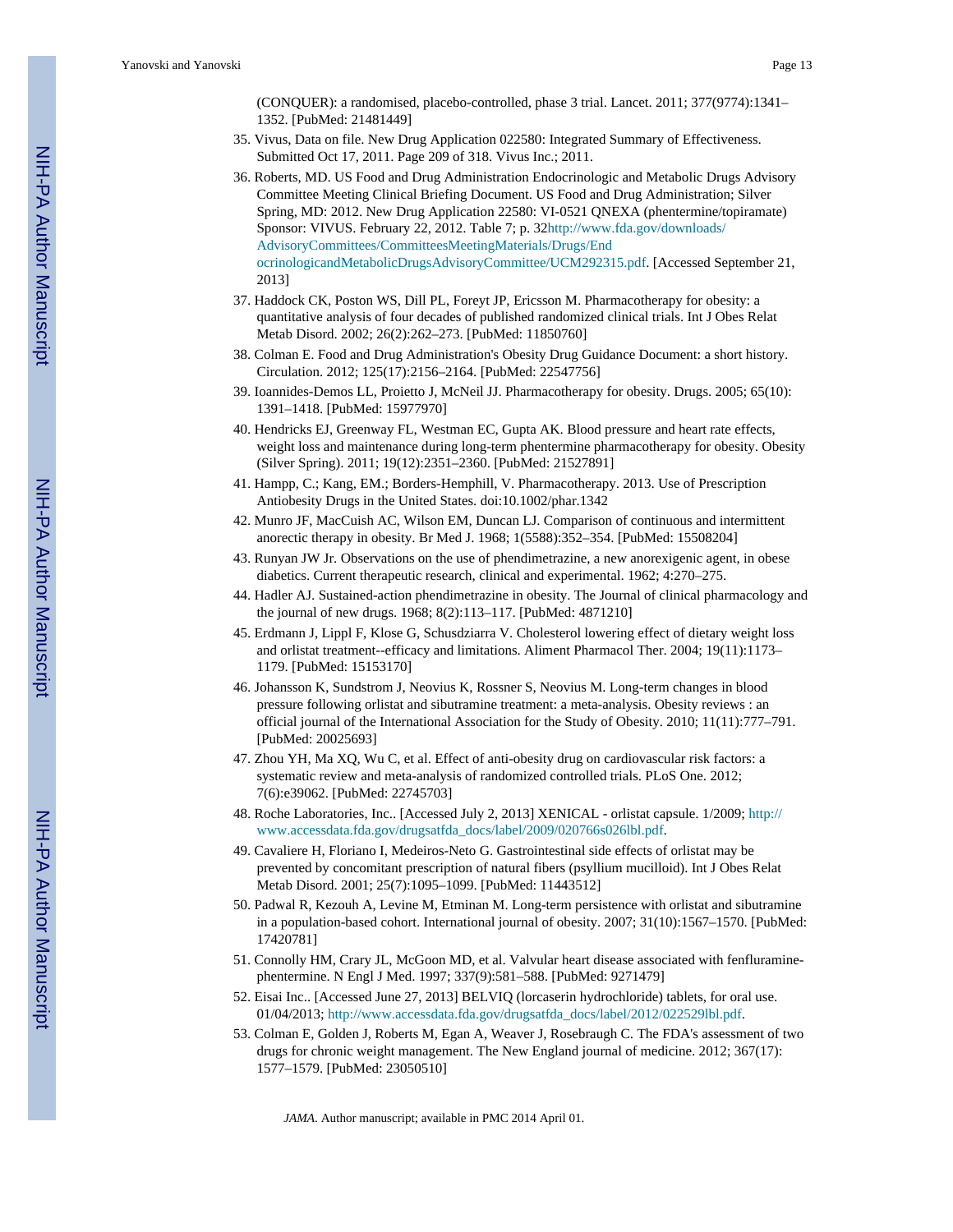- 54. Vivus Inc.. [Accessed June 28, 2013] Qsymia (phentermine and topiramate extended-release) capsules, for oral use. 4/16/2013; [http://www.accessdata.fda.gov/drugsatfda\\_docs/label/](http://www.accessdata.fda.gov/drugsatfda_docs/label/2013/022580s004lbl.pdf) [2013/022580s004lbl.pdf](http://www.accessdata.fda.gov/drugsatfda_docs/label/2013/022580s004lbl.pdf).
- 55. Davidson MH, Tonstad S, Oparil S, Schwiers M, Day WW, Bowden CH. Changes in cardiovascular risk associated with phentermine and topiramate extended-release in participants with comorbidities and a body mass index  $\geq$  /=27 kg/m(2). The American journal of cardiology. 2013; 111(8):1131–1138. [PubMed: 23375187]
- 56. Garvey WT, Ryan DH, Look M, et al. Two-year sustained weight loss and metabolic benefits with controlled-release phentermine/topiramate in obese and overweight adults (SEQUEL): a randomized, placebo-controlled, phase 3 extension study. Am J Clin Nutr. 2012; 95(2):297–308. [PubMed: 22158731]
- 57. Margulis AV, Mitchell AA, Gilboa SM, et al. Use of topiramate in pregnancy and risk of oral clefts. American journal of obstetrics and gynecology. 2012; 207(5):405, e401–407. [PubMed: 22917484]
- 58. Vivus Inc.. NDA 22580: QSYMIA (phentermine and topiramate extended-release) Capsules. Risk evaluation and mitigation strategy (REMS); Reference ID: 3294731. 4/2013; [http://www.fda.gov/](http://www.fda.gov/downloads/Drugs/DrugSafety/PostmarketDrugSafetyInformationforPatientsandProviders/UCM312598.pdf) [downloads/Drugs/DrugSafety/PostmarketDrugSafetyInformationforPatientsandProviders/](http://www.fda.gov/downloads/Drugs/DrugSafety/PostmarketDrugSafetyInformationforPatientsandProviders/UCM312598.pdf) [UCM312598.pdf.](http://www.fda.gov/downloads/Drugs/DrugSafety/PostmarketDrugSafetyInformationforPatientsandProviders/UCM312598.pdf) [Accessed 7/3/2013]
- 59. Tran, PT. [Accessed 7/3/2013] Summary Minutes of the Endocrinologic and Metabolic Drugs Advisory Committee Meeting. Feb 22. 2012 [http://www.fda.gov/downloads/AdvisoryCommittees/](http://www.fda.gov/downloads/AdvisoryCommittees/CommitteesMeetingMaterials/Drugs/EndocrinologicandMetabolicDrugsAdvisoryCommittee/UCM304401.pdf) [CommitteesMeetingMaterials/Drugs/EndocrinologicandMetabolicDrugsAdvisoryCommittee/](http://www.fda.gov/downloads/AdvisoryCommittees/CommitteesMeetingMaterials/Drugs/EndocrinologicandMetabolicDrugsAdvisoryCommittee/UCM304401.pdf) [UCM304401.pdf.](http://www.fda.gov/downloads/AdvisoryCommittees/CommitteesMeetingMaterials/Drugs/EndocrinologicandMetabolicDrugsAdvisoryCommittee/UCM304401.pdf)
- 60. Goldstein DJ, Rampey AH Jr, Enas GG, Potvin JH, Fludzinski LA, Levine LR. Fluoxetine: a randomized clinical trial in the treatment of obesity. Int J Obes Relat Metab Disord. 1994; 18(3): 129–135. [PubMed: 8186809]
- 61. LeBlanc, E.; O'Connor, E.; Whitlock, EP.; Patnode, C.; Kapka, T. U.S. Preventive Services Task Force Evidence Syntheses, formerly Systematic Evidence Reviews. Agency for Healthcare Research and Quality; Rockville (MD): 2011. Screening for and Management of Obesity and Overweight in Adults. Report No.: 11-05159-EF-1
- 62. Diabetes Prevention Program Research Group. Long-term safety, tolerability, and weight loss associated with metformin in the Diabetes Prevention Program Outcomes Study. Diabetes care. 2012; 35(4):731–737. [PubMed: 22442396]
- 63. Maayan L, Vakhrusheva J, Correll CU. Effectiveness of medications used to attenuate antipsychotic-related weight gain and metabolic abnormalities: a systematic review and metaanalysis. Neuropsychopharmacology. 2010; 35(7):1520–1530. [PubMed: 20336059]
- 64. Gadde KM, Franciscy DM, Wagner HR 2nd, Krishnan KR. Zonisamide for weight loss in obese adults: a randomized controlled trial. JAMA. 2003; 289(14):1820–1825. [PubMed: 12684361]
- 65. Singh-Franco D, Perez A, Harrington C. The effect of pramlintide acetate on glycemic control and weight in patients with type 2 diabetes mellitus and in obese patients without diabetes: a systematic review and meta-analysis. Diabetes Obes Metab. 2011; 13(2):169–180. [PubMed: 21199269]
- 66. Aronne LJ, Halseth AE, Burns CM, Miller S, Shen LZ. Enhanced weight loss following coadministration of pramlintide with sibutramine or phentermine in a multicenter trial. Obesity (Silver Spring). 2010; 18(9):1739–1746. [PubMed: 20094043]
- 67. Tran, PT.; Thomas, A. [Accessed July 3, 2013] Summary Minutes of the Endocrinologic and Metabolic Drugs Advisory Committee. U.S. Food and Drug Administration Center for Drug Evaluation and Research. Dec 7. 2010 [http://www.fda.gov/downloads/AdvisoryCommittees/](http://www.fda.gov/downloads/AdvisoryCommittees/CommitteesMeetingMaterials/Drugs/EndocrinologicandMetabolicDrugsAdvisoryCommittee/UCM241508.pdf) [CommitteesMeetingMaterials/Drugs/EndocrinologicandMetabolicDrugsAdvisoryCommittee/](http://www.fda.gov/downloads/AdvisoryCommittees/CommitteesMeetingMaterials/Drugs/EndocrinologicandMetabolicDrugsAdvisoryCommittee/UCM241508.pdf) [UCM241508.pdf.](http://www.fda.gov/downloads/AdvisoryCommittees/CommitteesMeetingMaterials/Drugs/EndocrinologicandMetabolicDrugsAdvisoryCommittee/UCM241508.pdf)
- 68. Orexigen Therapeutics, Inc.. [Accessed June 27, 2012] Orexigen® Announces Agreement From the FDA on a Special Protocol Assessment for the Contrave® Outcomes Trial. Feb 6. 2012 [http://](http://ir.orexigen.com/phoenix.zhtml?c=207034&p=irol-newsArticle&ID=1656731&highlight=) [ir.orexigen.com/phoenix.zhtml?c=207034&p=irol-newsArticle&ID=1656731&highlight=.](http://ir.orexigen.com/phoenix.zhtml?c=207034&p=irol-newsArticle&ID=1656731&highlight=)
- 69. Greenway FL, Fujioka K, Plodkowski RA, et al. Effect of naltrexone plus bupropion on weight loss in overweight and obese adults (COR-I): a multicentre, randomised, double-blind, placebocontrolled, phase 3 trial. Lancet. 2010; 376(9741):595–605. [PubMed: 20673995]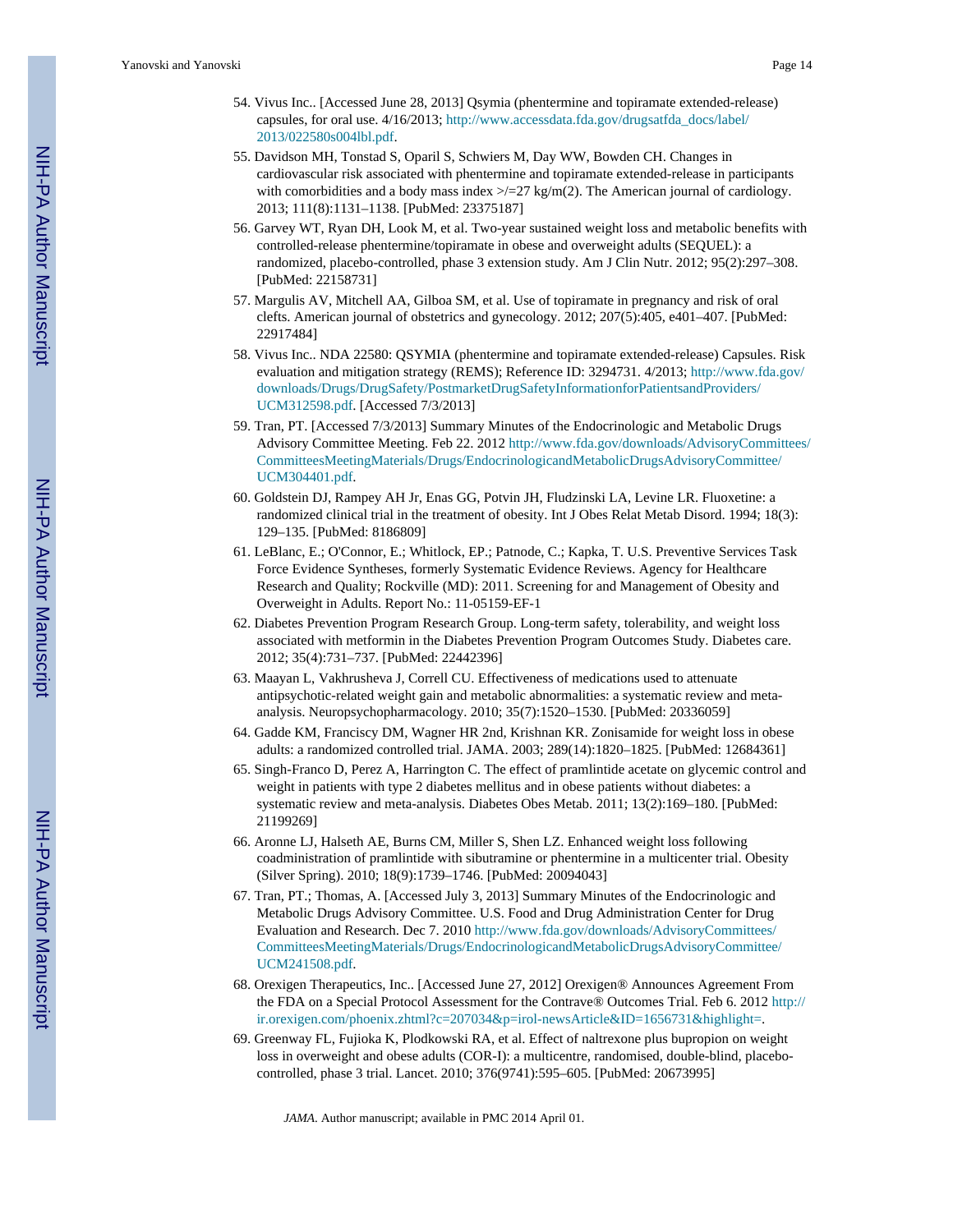- 70. Apovian CM, Aronne L, Rubino D, et al. A randomized, phase 3 trial of naltrexone SR/bupropion SR on weight and obesity-related risk factors (COR-II). Obesity. 2013; 21(5):935–943. [PubMed: 23408728]
- 71. Wadden TA, Foreyt JP, Foster GD, et al. Weight loss with naltrexone SR/bupropion SR combination therapy as an adjunct to behavior modification: the COR-BMOD trial. Obesity (Silver Spring). 2011; 19(1):110–120. [PubMed: 20559296]
- 72. Monami M, Dicembrini I, Marchionni N, Rotella CM, Mannucci E. Effects of glucagon-like peptide-1 receptor agonists on body weight: a meta-analysis. Exp Diabetes Res. 2012; 2012:672658. [PubMed: 22675341]
- 73. Astrup A, Carraro R, Finer N, et al. Safety, tolerability and sustained weight loss over 2 years with the once-daily human GLP-1 analog, liraglutide. International journal of obesity. 2012; 36(6):843– 854. [PubMed: 21844879]
- 74. Rosenstock J, Klaff LJ, Schwartz S, et al. Effects of exenatide and lifestyle modification on body weight and glucose tolerance in obese subjects with and without pre-diabetes. Diabetes Care. 2010; 33(6):1173–1175. [PubMed: 20332357]
- 75. Novo Nordisk. [Accessed July 5, 2013] Effect of Liraglutide on Body Weight in Non-diabetic Obese Subjects or Overweight Subjects With Co-morbidities: SCALE™ - Obesity and Prediabetes. Apr 30. 2013 [http://www.clinicaltrials.gov/ct2/show/NCT01272219.](http://www.clinicaltrials.gov/ct2/show/NCT01272219)
- 76. National Institute of Diabetes and Digestive and Kidney Diseases (NIDDK). [Accessed July 5, 2013] The Effects of Exenatide (Byetta<sup>™</sup>) on Energy Expenditure and Weight Loss in Nondiabetic Obese Subjects. May 21. 2013<http://www.clinicaltrials.gov/ct2/show/NCT00856609>.
- 77. Wadden T, Hollander P, Klein S, et al. Weight maintenance and additional weight loss with liraglutide after low-calorie diet-induced weight loss: the SCALE Maintenance randomized study. International journal of obesity. 2013
- 78. Drucker DJ, Sherman SI, Bergenstal RM, Buse JB. The safety of incretin-based therapies--review of the scientific evidence. J Clin Endocrinol Metab. 2011; 96(7):2027–2031. [PubMed: 21734003]
- 79. Simons-Morton DG, Obarzanek E, Cutler JA. Obesity research--limitations of methods, measurements, and medications. JAMA : the journal of the American Medical Association. 2006; 295(7):826–828. [PubMed: 16478906]
- 80. Lauer MS. Lemons for obesity. Ann Intern Med. 2012; 157(2):139–140. [PubMed: 22801677]
- 81. Blanck HM, Khan LK, Serdula MK. Prescription weight loss pill use among Americans: patterns of pill use and lessons learned from the fen-phen market withdrawal. Prev Med. 2004; 39(6):1243– 1248. [PubMed: 15539063]
- 82. Kahan S, Ferguson C, David S, Divine L. Obesity drug outcome measures: Results of a multistakeholder critical dialoque. Current Obesity Reports. 2013; 2(2):128–133.
- 83. Rissanen A, Lean M, Rossner S, Segal KR, Sjostrom L. Predictive value of early weight loss in obesity management with orlistat: an evidence-based assessment of prescribing guidelines. Int J Obes Relat Metab Disord. 2003; 27(1):103–109. [PubMed: 12532161]
- 84. Finer N, Ryan DH, Renz CL, Hewkin AC. Prediction of response to sibutramine therapy in obese non-diabetic and diabetic patients. Diabetes, obesity & metabolism. 2006; 8(2):206–213.
- 85. Golden, J. US Food and Drug Administration Endocrinologic and Metabolic Drugs Advisory Committee Clinical Briefing Document May 10, 2012. Arena Pharmaceuticals, Inc; New Drug Application 022529: Lorcaserin hydrochloride tablets 10mg. [http://www.fda.gov/downloads/](http://www.fda.gov/downloads/AdvisoryCommittees/CommitteesMeetingMaterials/Drugs/EndocrinologicandMetabolicDrugsAdvisoryCommittee/UCM303198.pdf) [AdvisoryCommittees/CommitteesMeetingMaterials/Drugs/](http://www.fda.gov/downloads/AdvisoryCommittees/CommitteesMeetingMaterials/Drugs/EndocrinologicandMetabolicDrugsAdvisoryCommittee/UCM303198.pdf) [EndocrinologicandMetabolicDrugsAdvisoryCommittee/UCM303198.pdf.](http://www.fda.gov/downloads/AdvisoryCommittees/CommitteesMeetingMaterials/Drugs/EndocrinologicandMetabolicDrugsAdvisoryCommittee/UCM303198.pdf) [Accessed 10/5/2013]
- 86. Greenway FL, Caruso MK. Safety of obesity drugs. Expert opinion on drug safety. 2005; 4(6): 1083–1095. [PubMed: 16255666]
- 87. Wing RR, Bolin P, Brancati FL, et al. Cardiovascular effects of intensive lifestyle intervention in type 2 diabetes. The New England journal of medicine. 2013; 369(2):145–154. [PubMed: 23796131]
- 88. Tran, PT.; Thomas, A. [Accessed July 3, 2013] Summary Minutes of the Endocrinologic and Metabolic Drugs Advisory Committee Meeting March 28 – 29, 2012. [http://www.fda.gov/](http://www.fda.gov/downloads/AdvisoryCommittees/CommitteesMeetingMaterials/Drugs/EndocrinologicandMetabolicDrugsAdvisoryCommittee/UCM303352.pdf) [downloads/AdvisoryCommittees/CommitteesMeetingMaterials/Drugs/](http://www.fda.gov/downloads/AdvisoryCommittees/CommitteesMeetingMaterials/Drugs/EndocrinologicandMetabolicDrugsAdvisoryCommittee/UCM303352.pdf) [EndocrinologicandMetabolicDrugsAdvisoryCommittee/UCM303352.pdf.](http://www.fda.gov/downloads/AdvisoryCommittees/CommitteesMeetingMaterials/Drugs/EndocrinologicandMetabolicDrugsAdvisoryCommittee/UCM303352.pdf)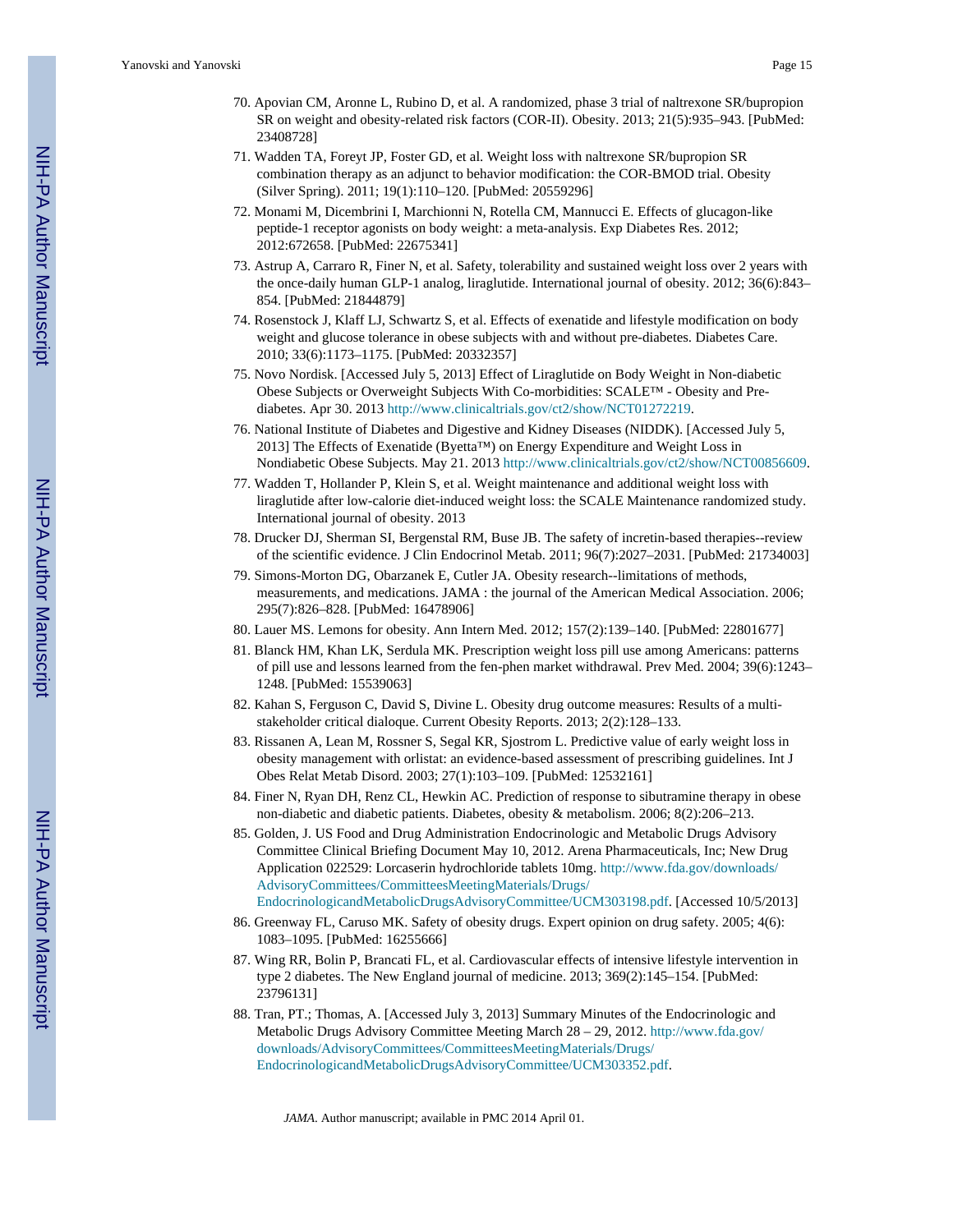- 89. Wadden TA, Berkowitz RI, Womble LG, et al. Randomized trial of lifestyle modification and pharmacotherapy for obesity. N Engl J Med. 2005; 353(20):2111–2120. [PubMed: 16291981]
- 90. Garber AJ, Abrahamson MJ, Barzilay JI, et al. AACE comprehensive diabetes management algorithm 2013. Endocrine practice : official journal of the American College of Endocrinology and the American Association of Clinical Endocrinologists. 2013; 19(2):327–336. [PubMed: 23598536]
- 91. Wadden TA, West DS, Neiberg RH, et al. One-year weight losses in the Look AHEAD study: factors associated with success. Obesity (Silver Spring). 2009; 17(4):713–722. [PubMed: 19180071]
- 92. Weintraub M, Sundaresan PR, Schuster B, et al. Long-term weight control study. II (weeks 34 to 104). An open-label study of continuous fenfluramine plus phentermine versus targeted intermittent medication as adjuncts to behavior modification, caloric restriction, and exercise. Clin Pharmacol Ther. 1992; 51(5):595–601. [PubMed: 1587073]
- 93. Silverstone T. Intermittent treatment with anorectic drugs. Practitioner. 1974; 213(1274):245–252. [PubMed: 4609035]
- 94. Hill JO, Hauptman J, Anderson JW, et al. Orlistat, a lipase inhibitor, for weight maintenance after conventional dieting: a 1-y study. Am J Clin Nutr. 1999; 69(6):1108–1116. [PubMed: 10357727]
- 95. Garvey WT. New Tools for Weight Loss Therapy Enable a More Robust Medical Model for Obesity Treatment: Rationale for a Complications-Centric Approach. Endocrine practice : official journal of the American College of Endocrinology and the American Association of Clinical Endocrinologists. 2013:1–31.
- 96. Serretti A, Mandelli L. Antidepressants and body weight: a comprehensive review and metaanalysis. J Clin Psychiatry. 2010; 71(10):1259–1272. [PubMed: 21062615]
- 97. Gadde KM, Allison DB. Combination pharmaceutical therapies for obesity. Expert Opin Pharmacother. 2009; 10(6):921–925. [PubMed: 19351275]
- 98. Hendricks EJ, Rothman RB, Greenway FL. How physician obesity specialists use drugs to treat obesity. Obesity (Silver Spring). 2009; 17(9):1730–1735. [PubMed: 19300434]
- 99. [Accessed March 8, 2013] Drug ABC List Prices. Accessed by Richard Decederfelt, B.S.Pharm., M.S.I.S. [https://passport.amerisourcebergen.com/irj/portal.](http://https://passport.amerisourcebergen.com/irj/portal)
- 100. [Accessed September 25, 2013, 2013] Prescription Medications for the Treatment of Obesity. NIDDK Weight-control Information Network Fact Sheet. *NIH Publication No. 07-4191* [April 2013; [http://win.niddk.nih.gov/publications/PDFs/Prescription\\_Medications.pdf](http://win.niddk.nih.gov/publications/PDFs/Prescription_Medications.pdf).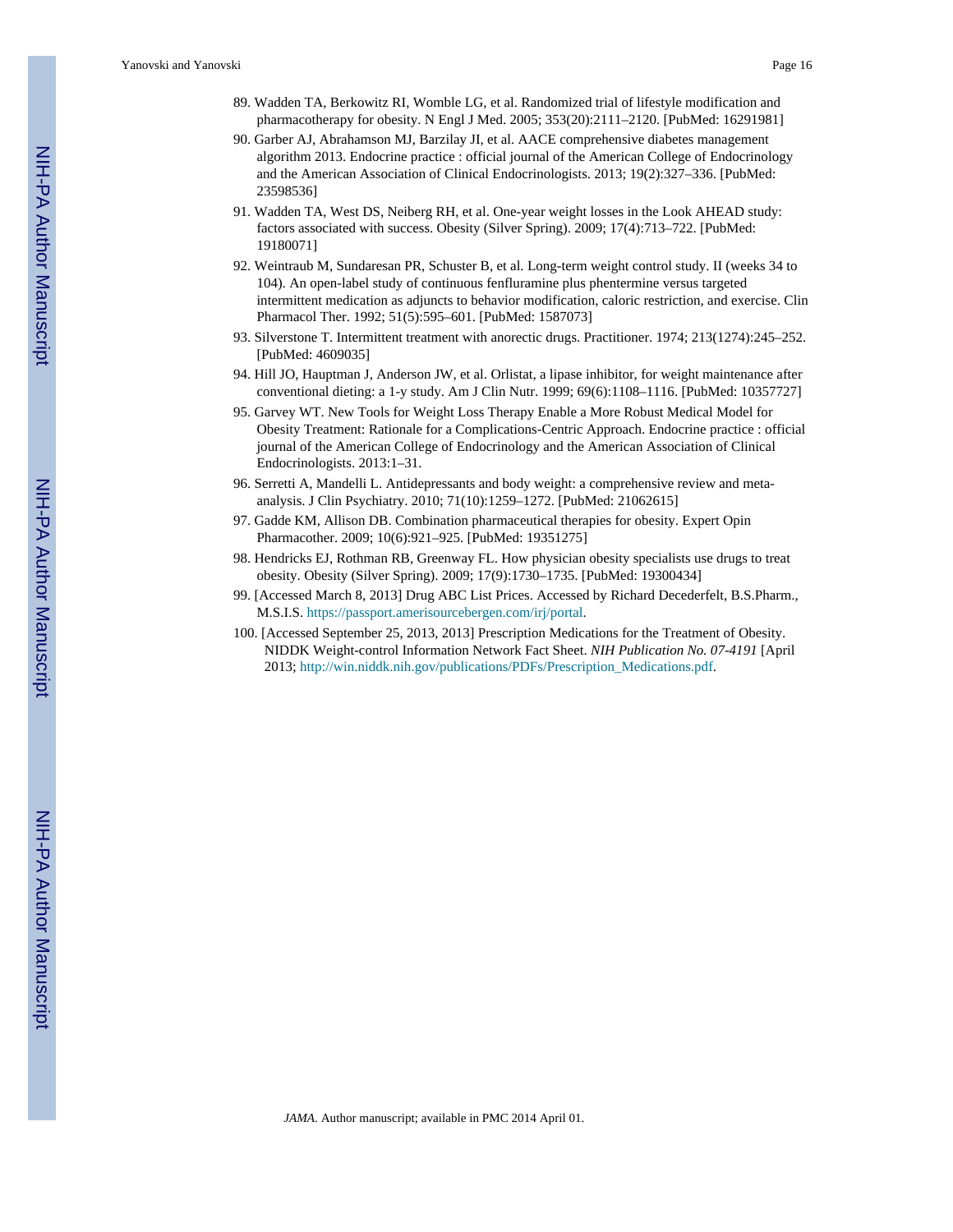Yanovski and Yanovski **Page 17** 



#### **Figure 1. Identification of manuscripts for systematic review**

A PubMed search was conducted from inception to September 15, 2013 to find long-term (≥1 y) placebo-controlled randomized clinical trials and meta-analyses investigating drugs currently FDA-approved alone or in combination for an obesity or weight management indication.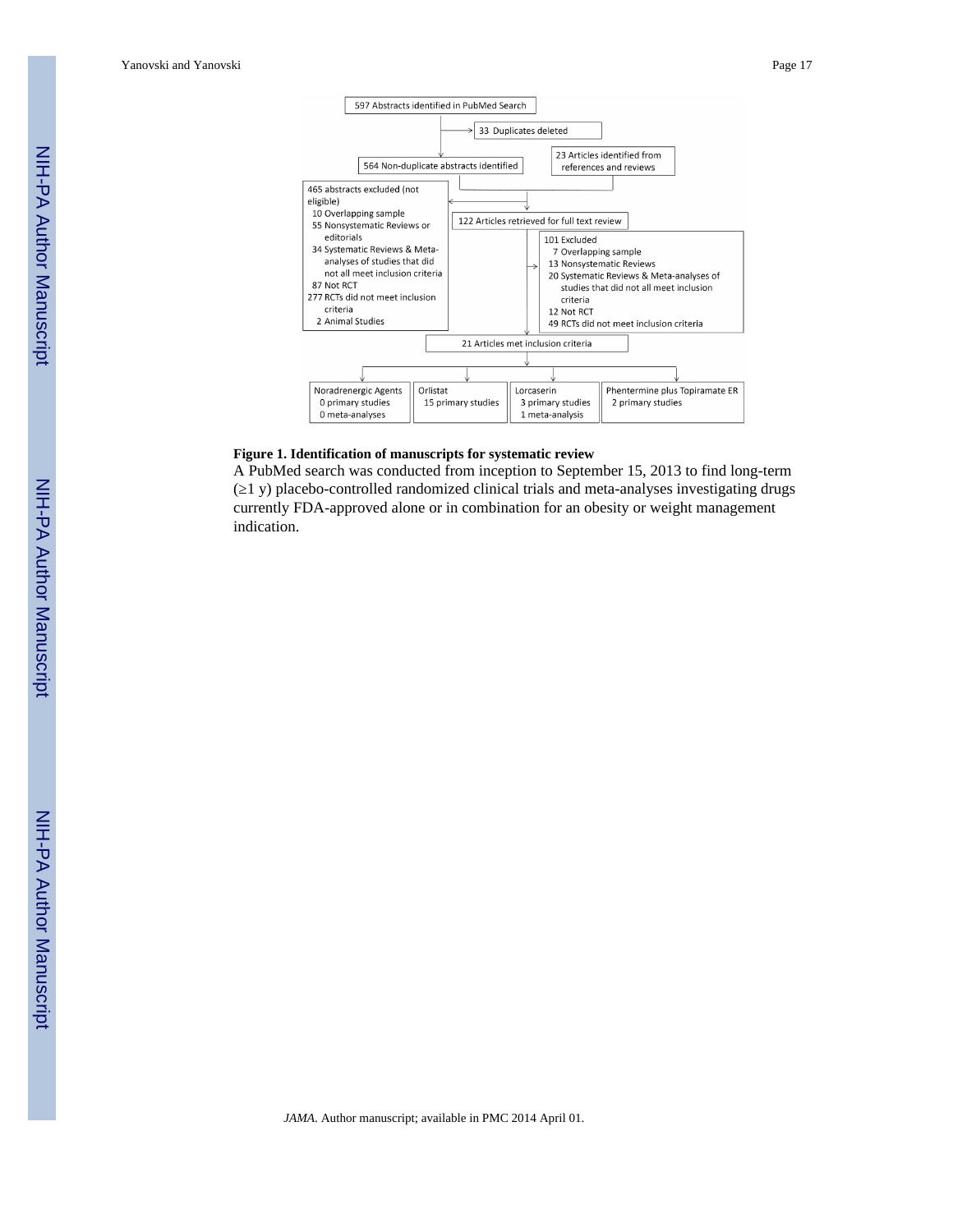| <u>:</u><br>:<br>:   |
|----------------------|
|                      |
|                      |
|                      |
|                      |
|                      |
|                      |
|                      |
|                      |
| <u>:</u>             |
|                      |
|                      |
|                      |
|                      |
| i                    |
| $\ddot{\phantom{a}}$ |
|                      |
|                      |
|                      |
|                      |

NIH-PA Author Manuscript

NIH-PA Author Manuscript

**Table 1**

Drugs with an FDA-approved indication for obesity. Only orlistat, lorcaserin, and phentermine/topiramate-ER are FDA-approved for long-term use; the others are approved only for short-term use (i.e., a few Drugs with an FDA-approved indication for obesity. Only orlistat, lorcaserin, and phentermine/topiramate-ER are FDA-approved for long-term use; the others are approved only for short-term use (i.e., a few weeks).

| Generic Name                                | Trade Name(s)                                          | Mechanism of action                                 | Dosage                                                                     | Whole-sale price per mo.* | Mean weight change relative to placebo at 1y,<br>้<br>เช <sup>ิม</sup> | Interactions                                                                                                                                                             | $\operatorname{Contrahidications}^{\textstyle \&}$                                                                                                                                       | Common Adverse Events $\stackrel{\&\quad\&\quad\&}$                                                                                                                                                                                      | Cautions and Warnings $^\&$                                                                                                                                                                                                                                                                                  |
|---------------------------------------------|--------------------------------------------------------|-----------------------------------------------------|----------------------------------------------------------------------------|---------------------------|------------------------------------------------------------------------|--------------------------------------------------------------------------------------------------------------------------------------------------------------------------|------------------------------------------------------------------------------------------------------------------------------------------------------------------------------------------|------------------------------------------------------------------------------------------------------------------------------------------------------------------------------------------------------------------------------------------|--------------------------------------------------------------------------------------------------------------------------------------------------------------------------------------------------------------------------------------------------------------------------------------------------------------|
| Phentermine $\boldsymbol{a}$                | Adipex-P,<br>Oby-Cap,<br>lonamin,<br>Fastin,<br>Others | Noradrenergic<br>suppression<br>causing<br>appetite | 37.5mg/d<br>$\overline{15}$                                                | 284                       | Available<br>$\breve{\rm z}$                                           | medications may<br>requirements for<br>antidepressants;<br>hypoglycemic<br>Guanethidine,<br>insulin or oral<br>stimulants,<br>be altered<br>tricyclic<br>alcohol,<br>CNS | nursing, advanced<br>hyperthyroidism,<br>history of drug<br>abuse, MAOIs<br>cardiovascular<br>agitated states,<br>Pregnancy or<br>nypertension,<br>uncontrolled<br>glaucoma,<br>disease, | constipation,<br>anxiety, and<br>restlessness.<br>elevation in<br>dry mouth,<br>alterations,<br>heart rate,<br>Insomnia,<br>neadache,<br>dizziness,<br>vomiting,<br>intestinal<br>diarrhea,<br>tremors,<br>distress,<br>gastro-<br>taste | alcohol or other<br>Do not increase<br>effect develops.<br>tolerance to the<br>recommended<br>patients using<br>prescribing to<br>hypertension.<br>patients with<br>Caution for<br>CNS active<br>engaging in<br>morexiant<br>hazardous<br>even mild<br>drugs or<br>activity.<br>Caution<br>beyond<br>dose if |
| Diethyl<br>propion $\real^d$                | Tenuate,<br>Dospan,<br>Tenuate<br>Tepanil              | Noradrenergic<br>suppression<br>causing<br>appetite | sustained-<br>times/d or<br>release/d<br>25mg <sub>3</sub><br>75mg         | $$47-$<br>$$120$          | Available<br>Not                                                       | phentermine<br>Same as                                                                                                                                                   | phentermine<br>Same as                                                                                                                                                                   | phentermine<br>Same as                                                                                                                                                                                                                   | phentermine<br>Same as                                                                                                                                                                                                                                                                                       |
| Phendimetrazine $\stackrel{b}{\phantom{b}}$ | <b>Bontril</b>                                         | Noradrenergic                                       | $17.5 - 70mg$<br>times/d or<br>sustained-<br>release/d<br>105mg<br>$2 - 3$ | \$30                      | Available<br>$\breve{\rm z}$                                           | phentermine<br>Same as                                                                                                                                                   | phentermine<br>Same as                                                                                                                                                                   | phentermine<br>Same as                                                                                                                                                                                                                   | phentermine<br>Same as                                                                                                                                                                                                                                                                                       |
| Benzphetamine $\stackrel{b}{\phantom{b}}$   | Didrex                                                 | Noradrenergic<br>suppression<br>causing<br>appetite | $25 - 50$ mg<br>times/d<br>$\overline{1}$                                  | $$20-$<br>$$50$           | Not<br>Available                                                       | phentermine<br>Same as                                                                                                                                                   | phentermine<br>Same as                                                                                                                                                                   | phentermine<br>Same as                                                                                                                                                                                                                   | phentermine<br>Same as                                                                                                                                                                                                                                                                                       |

Yanovski and Yanovski Page 18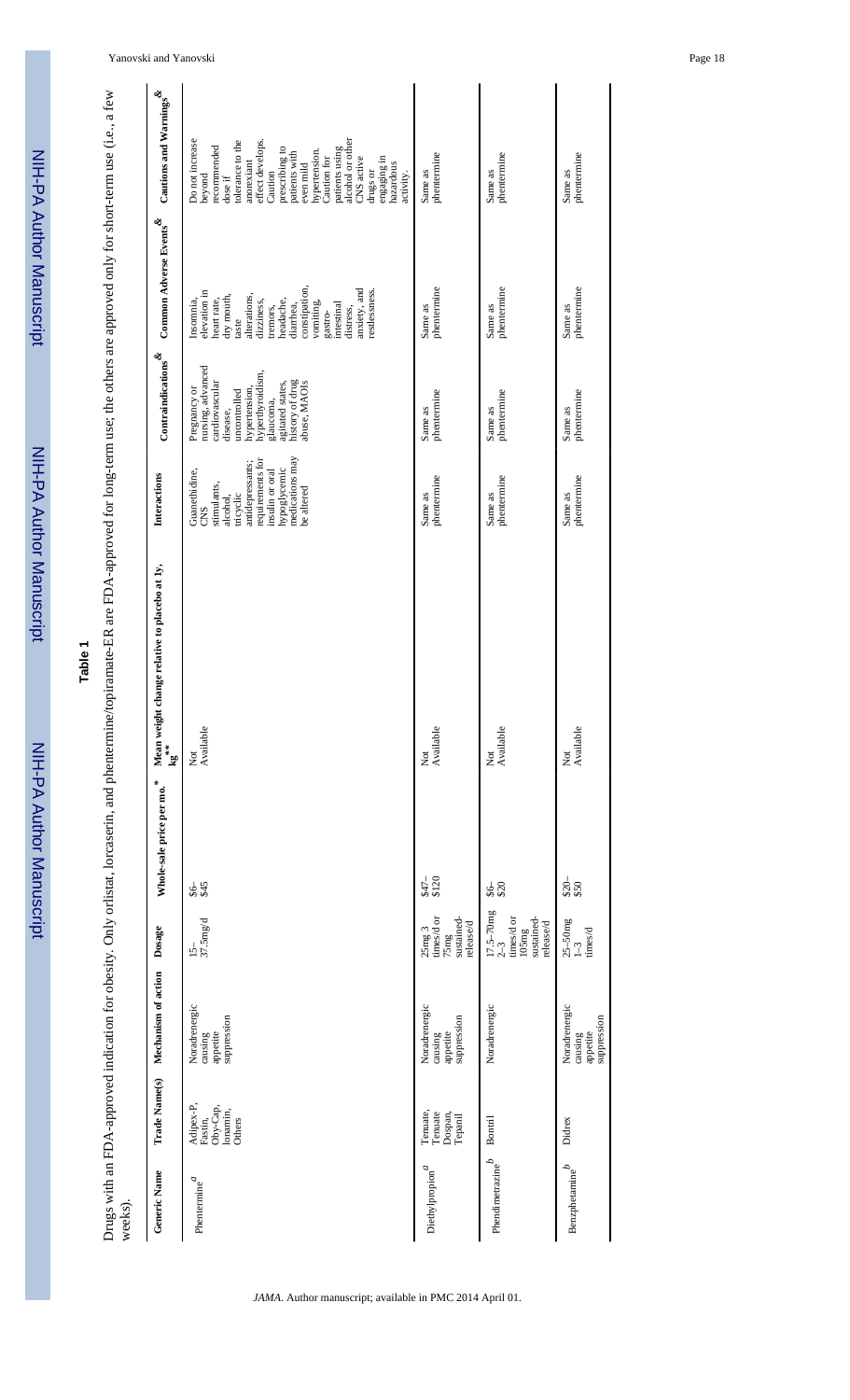| Generic Name                            | <b>Trade Name(s)</b> | Mechanism of action                                                                                                                              | Dosage                                                                                                                            | Whole-sale price per mo. <sup>*</sup>                                                  | Mean weight change relative to placebo at 1y,<br>$\mathbf{g}^*$                                                                                                         | Interactions                                                                                                                                                                                                     | Contraindications $\stackrel{\mathbf{d}}{=}$                        | Common Adverse Events $\stackrel{\&}{{\bf}^k}$                                                                                                                                           | Cautions and Warnings ${}^{\textstyle \&}$                                                                                                                                                                                                                                                                                                              |
|-----------------------------------------|----------------------|--------------------------------------------------------------------------------------------------------------------------------------------------|-----------------------------------------------------------------------------------------------------------------------------------|----------------------------------------------------------------------------------------|-------------------------------------------------------------------------------------------------------------------------------------------------------------------------|------------------------------------------------------------------------------------------------------------------------------------------------------------------------------------------------------------------|---------------------------------------------------------------------|------------------------------------------------------------------------------------------------------------------------------------------------------------------------------------------|---------------------------------------------------------------------------------------------------------------------------------------------------------------------------------------------------------------------------------------------------------------------------------------------------------------------------------------------------------|
| Orlistat $\sp{c}$                       | Xenical,<br>Alli     | triglycerides in<br>causing<br>excretion of<br>$-30\%$ of<br>inhibitor<br>ingested<br>Lipase<br>stool                                            | meals, plus<br>within 1 hr<br>containing<br>120mg <sub>3</sub><br>of a fat-<br>vitamin<br>times/d<br>a daily<br>multi-<br>$60$ or | $\frac{120mg}{11}$<br>$\frac{60 \text{mg}}{\text{MD}}$<br>\$207<br>$$45$<br>For<br>For | $\Gamma$ D: $-3.\overline{4}$ kg<br>For 60mg<br>TID: $-2.5$ kg<br>$-3.5$ )<br>For 120mg<br>$(-1.5 to$<br>$\begin{array}{c} (-3.2 \text{ to } -3.6) \\ -3.6 \end{array}$ | Doses should be<br>of cyclosporine<br>soluble vitamin<br>Decreased drug<br>separated from<br>concentrations<br>levothyroxine.<br>absorption is<br>decreased by<br>orlistat. Fat<br>temporally<br>orlistat<br>and | malabsorption<br>syndromes,<br>Pregnancy,<br>cholestasis<br>chronic | Oily Spotting,<br>Incontinence<br>Defecation,<br>Flatus with<br>Discharge,<br>Fatty/Oily<br>Increased<br>Urgency,<br>Stool,<br>Fecal<br>Fecal                                            | injury including<br>caution in those<br>since treatment<br>urinary oxalate.<br>at risk for renal<br>failure leading<br>hepatocellular<br>insufficiency,<br>Cholelithiasis<br>to death, have<br>may increase<br>been reported<br>acute hepatic<br>necrosis and<br>severe liver<br>and, rarely,<br>Use with                                               |
| ${\tt Lorex}$                           | Belviq               | serotonergic<br>suppression<br>selective<br>receptor<br>5-HT <sub>2C</sub><br>appetite<br>causing<br>agonist<br>Highly                           | 10mg two<br>times/d                                                                                                               | \$240                                                                                  | $-3.2$ kg<br>$(-2.7)$ to<br>$-3.8$ )                                                                                                                                    | Triptans, MAOIs<br>including<br>linezolid, SSRIs,<br>antidepressants,<br>tryptophan, and<br>St. John's Wort<br>SNRIs, dextro-<br>methorphan,<br>bupropion,<br>tramadol,<br>tricyclic<br>lithium,                 | Pregnancy                                                           | hypoglycemia<br>constipation,<br>pain, cough<br>nausea, dry<br>with type 2<br>cough, and<br>in patients<br>Headache,<br>dizziness,<br>and back<br>diabetes.<br>fatigue,<br>mouth,<br>and | and dissociation<br>doses. Use with<br>have been seen<br>caution in men<br>Syndrome-like<br>valvular heart<br>hallucination,<br>symptoms of<br>Syndrome or<br>Neuroleptic<br>with supra-<br>therapeutic<br>patients for<br>Malignant<br>Reactions.<br>at risk for<br>Serotonin<br>Euphoria,<br>Evaluate<br>priapism<br>signs or<br>Risk for<br>disease. |
| Topiramate-ER $\real^d$<br>Phentermine/ | Qsymia               | kainite/AMPA<br>Noradrenergic<br>suppression<br>$+$ GABA-<br>glutamate<br>activator,<br>inhibitor<br>receptor<br>receptor<br>causing<br>appetite | 3.75/23mg<br>15/92mg/d<br>$\max_{\text{of}}$<br>escalating<br>7.5/46mg/<br>/d for 2<br>weeks,<br>then<br>to a<br>ಕ                | \$140.                                                                                 | 7.5/46mgd:<br>15/92mg/d<br>$-6.7 \text{ kg}$<br>$(-5.9 \text{ to}$<br>$-8.9 \text{ kg}$<br>$(-8.3 \text{ to}$<br>$-9.4)$<br>$-7.5$<br>$F_{\rm O}$ r<br>For              | sparing diuretics<br>non-potassium-<br>contraceptives,<br>depressants,<br>alcohol and<br>other CNS<br><b>Oral</b>                                                                                                | Hyperthyroidism,<br>Pregnancy,<br>Glaucoma,<br>MAOIs                | constipation,<br>Paresthesias<br>elevation in<br>dry mouth,<br>memory or<br>alterations,<br>heart rate,<br>dizziness,<br>insomnia,<br>cognitive<br>changes<br>taste                      | creatinine have<br>nephrolithiasis.<br>been reported,<br>Increased risk<br>hypokalemia,<br>monitoring is<br>and elevated<br>and periodic<br>Metabolic<br>acidosis,<br>advised.<br>ð                                                                                                                                                                     |

Yanovski and Yanovski Page 19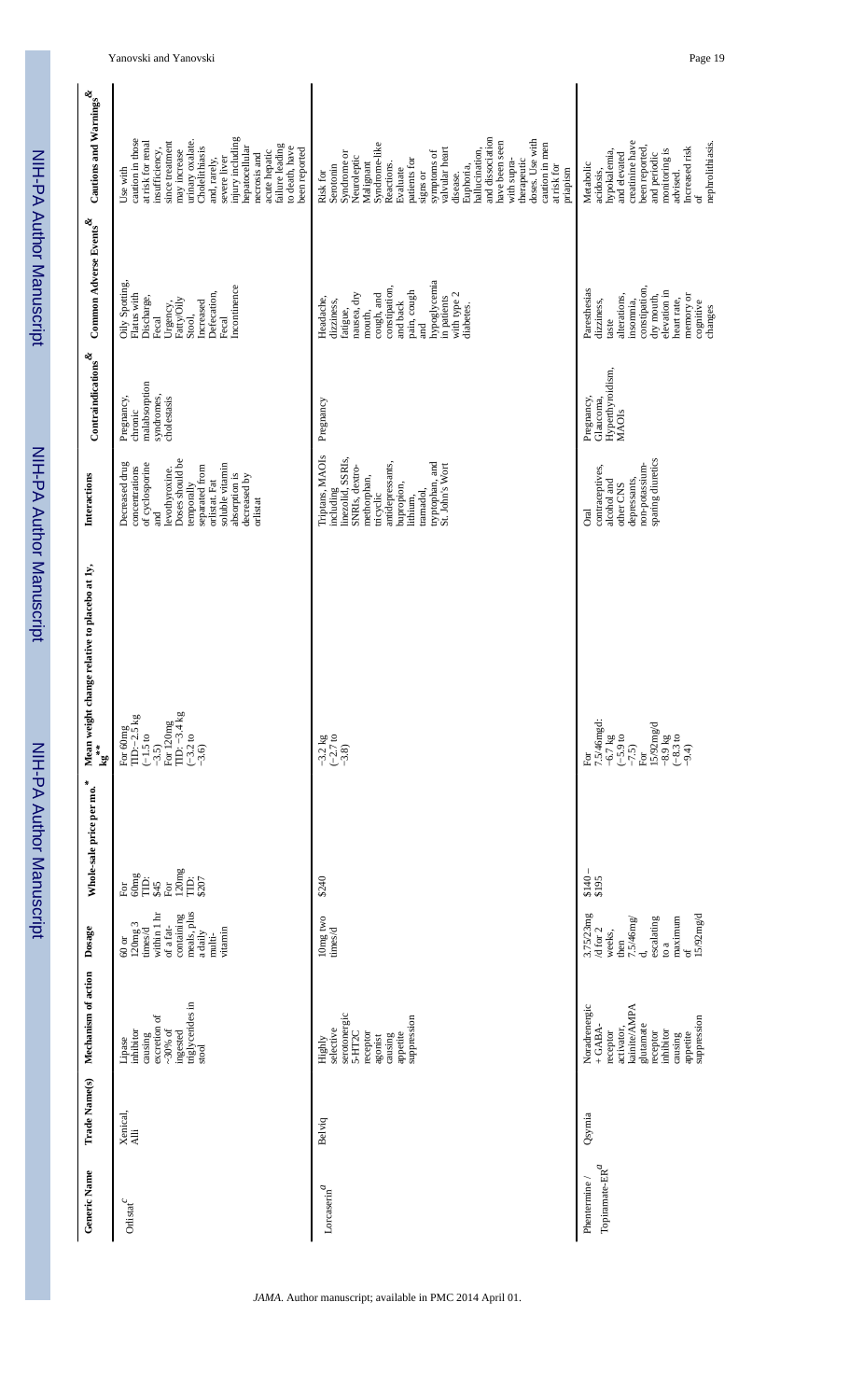NIH-PA Author Manuscript

NIH-PA Author Manuscript

|                                                                                                        | Advise patients<br>hanges in<br>o report |
|--------------------------------------------------------------------------------------------------------|------------------------------------------|
| Contraindications <sup>ox</sup> Common Adverse Events <sup>ox</sup> Cautions and Warnings <sup>o</sup> |                                          |
|                                                                                                        |                                          |
|                                                                                                        |                                          |
| change relative to placebo at 1y, Interactions<br>Mean weight<br>$kg^*$                                |                                          |
| Generic Name Trade Name(s) Mechanism of action Dosage Whole-sale price per mo.*                        |                                          |
|                                                                                                        |                                          |
|                                                                                                        |                                          |
|                                                                                                        |                                          |
|                                                                                                        |                                          |

|  |  | to report<br>modesia in the second set in the second set in the second set in the second set of the second set of the second set of the second polarities. There is an observer of the second second in the second set of the s |  |  |  |  |  |  |  |  |  |
|--|--|---------------------------------------------------------------------------------------------------------------------------------------------------------------------------------------------------------------------------------|--|--|--|--|--|--|--|--|--|
|  |  |                                                                                                                                                                                                                                 |  |  |  |  |  |  |  |  |  |
|  |  |                                                                                                                                                                                                                                 |  |  |  |  |  |  |  |  |  |
|  |  |                                                                                                                                                                                                                                 |  |  |  |  |  |  |  |  |  |
|  |  |                                                                                                                                                                                                                                 |  |  |  |  |  |  |  |  |  |
|  |  |                                                                                                                                                                                                                                 |  |  |  |  |  |  |  |  |  |
|  |  |                                                                                                                                                                                                                                 |  |  |  |  |  |  |  |  |  |
|  |  |                                                                                                                                                                                                                                 |  |  |  |  |  |  |  |  |  |

MAOI: monoamine oxidase inhibitor, CNS: central nervous system, SSRI: selective serotonin-reuptake inhibitors, SNRI: selective serotonin-norepinephrine reuptake inhibitors. MAOI: monoamine oxidase inhibitor, CNS: central nervous system, SSRI: selective serotonin-reuptake inhibitors, SNRI: selective serotonin-norepinephrine reuptake inhibitors.

See full prescribing information for all adverse effects, cautions, and contraindications. See full prescribing information for all adverse effects, cautions, and contraindications.

*JAMA*. Author manuscript; available in PMC 2014 April 01.

<sup>*\*</sup>* Reference prices found on March 8, 2013.<sup>99</sup></sup> Reference prices found on March 8, 2013.<sup>99</sup>

<sup>\*\*</sup> Weight change relative to placebo (95 percentile confidence interval) using intent-to-treat analyses for each medication at 1 year. No studies for older noradrenergic agents (phentermine, diethylpropion, phendimetrazi Weight change relative to placebo (95 percentile confidence interval) using intent-for leas for each medication at 1 year. No studies for older norstaries, (phentematic, diethylpropion, phendimerazine, and benzphetamine) m treatment, sample size, and attrition. treatment, sample size, and attrition.

 $\alpha$  Medications listed on Drug Enforcement Administration Schedule IV are associated with a lower risk of abuse than <sup>a</sup>Medications listed on Drug Enforcement Administration Schedule IV are associated with a lower risk of abuse than

 $\stackrel{b}{\text{medicaations}}$  on Schedule III; *b* medications on Schedule III;

 $\,^{\rm c}$  Orlistat is a non-Drug Enforcement Administration scheduled drug. *c*Orlistat is a non-Drug Enforcement Administration scheduled drug.

& Common adverse events for noradrenergic agents include those listed as common in the NDDK Weight-control Information Network Fact Sheet "Prescription Medications for the Treatment of Obesity"<sup>100</sup> as adverse event freque Common adverse events for noradrenergic agents include those listed as common in the NIDDK Weight-control Information Network Fact Sheet "Prescription Medications for the Treatment of Obesity"<sup>1000</sup> as adverse event freque inserts for these agents. For orlistat, lorcaserin, and phentermine/topiramate ER, common adverse events are those listed in the drug package inserts<sup>48,52,54</sup> that are reported to occur more frequently than placebo and wi inserts for these agents. For orlistat, loreaserin, and phentermine/topiramate ER, common adverse events are those listed in the drug package inserts<sup>48,52,54</sup> that are reported to occur more frequently than placebo and wi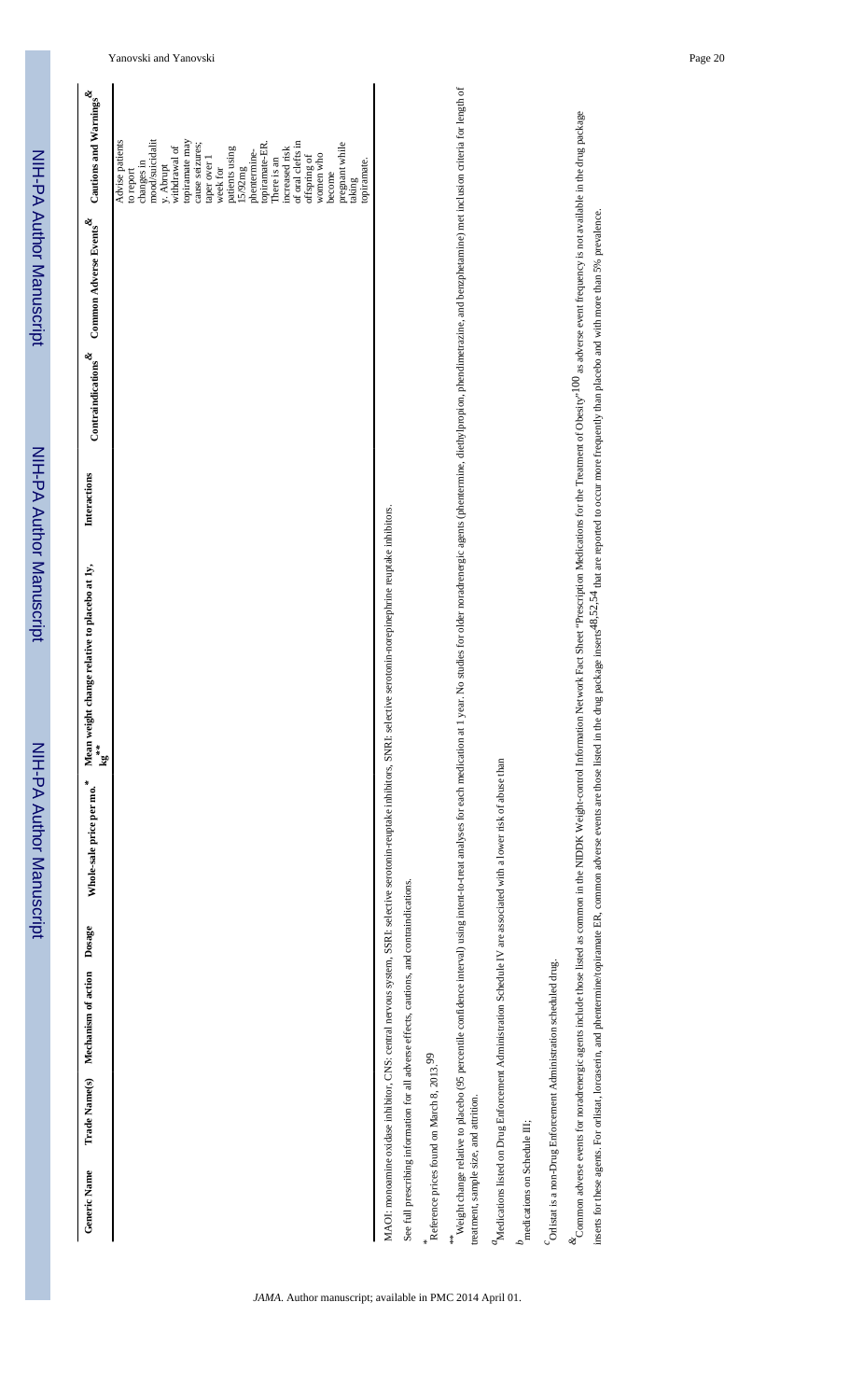| <b>Alline</b> |  |
|---------------|--|
|               |  |
|               |  |
|               |  |
|               |  |
|               |  |
|               |  |
|               |  |
|               |  |
|               |  |
| ļ             |  |
| ř             |  |
|               |  |
|               |  |
|               |  |
|               |  |
|               |  |
| <b>SAON</b>   |  |
|               |  |
|               |  |
|               |  |

# **Table 2**

Studies included in systematic review for long-term pharmacotherapy of obesity. Attrition for each study was calculated from the total number of participants who were randomized to treatments. Results for Studies included in systematic review for long-term pharmacotherapy of obesity. Attrition for each study was calculated from the total number of participants who were randomized to treatments. Results for weight change are reported from intention to treat analyses, generally with the last observation carried forward. Some results reported in the studies (e.g. for follow-up intervals other than 1 year) are not weight change are reported from intention to treat analyses, generally with the last observation carried forward. Some results reported in the studies (e.g. for follow-up intervals other than 1 year) are not included in the table. included in the table.

| weight at<br>$10\%$ of<br>baseline<br>Placebo<br>percent<br>1y(%)<br>losing              | 8.8                                                                                                                                                                                                                                                                                                                                                                           | 17.7                                                                                                                                                                                                                                | 24.8                                                                                                                                                                                            |
|------------------------------------------------------------------------------------------|-------------------------------------------------------------------------------------------------------------------------------------------------------------------------------------------------------------------------------------------------------------------------------------------------------------------------------------------------------------------------------|-------------------------------------------------------------------------------------------------------------------------------------------------------------------------------------------------------------------------------------|-------------------------------------------------------------------------------------------------------------------------------------------------------------------------------------------------|
| losing 10% of<br>baseline weight<br>Drug percent<br>at $1y(%)$                           | 17.9                                                                                                                                                                                                                                                                                                                                                                          | 38.8                                                                                                                                                                                                                                | 38.9                                                                                                                                                                                            |
| weight at<br>$1y\binom{9}{0}$<br>baseline<br>losing<br>5% of<br>Placebo<br>percent       | 22.6                                                                                                                                                                                                                                                                                                                                                                          | 49.2                                                                                                                                                                                                                                | 43.6                                                                                                                                                                                            |
| $\overline{\text{losing}}$ 5% of<br>Drug percent<br>weight at 1y<br>baseline<br>(2)      | 48.8                                                                                                                                                                                                                                                                                                                                                                          | 68.5                                                                                                                                                                                                                                | 65.7                                                                                                                                                                                            |
| relative to<br>weight at<br>$1y(%)$<br>change in<br>baseline<br><b>Placebo</b><br>weight | $-4.3$                                                                                                                                                                                                                                                                                                                                                                        | $-6.1$                                                                                                                                                                                                                              | $-5.8$                                                                                                                                                                                          |
| Drug change<br>weight at 1y<br>relative to<br>in weight<br>baseline<br>(96)              | $-6.2$                                                                                                                                                                                                                                                                                                                                                                        | $-10.2$                                                                                                                                                                                                                             | $-8.8$                                                                                                                                                                                          |
| change in<br>weight at<br>1y (kg)<br>Placebo                                             | $-4.3$                                                                                                                                                                                                                                                                                                                                                                        | $\overline{5}$                                                                                                                                                                                                                      | $-5.8$                                                                                                                                                                                          |
| Drug change<br>in weight at<br>$1y$ $(kg)$                                               | $-6.2$                                                                                                                                                                                                                                                                                                                                                                        | $-10.3$                                                                                                                                                                                                                             | $-8.8$                                                                                                                                                                                          |
| Attrition (%)                                                                            | $\overline{z}$                                                                                                                                                                                                                                                                                                                                                                | $\overline{z}$                                                                                                                                                                                                                      | 34                                                                                                                                                                                              |
| Lifestyle intervention                                                                   | 500 kcal/day<br>reduction<br>caloric                                                                                                                                                                                                                                                                                                                                          | reduction<br>$600 - 900$<br>kcal/day<br>caloric                                                                                                                                                                                     | modification<br>counseling,<br>food diary<br>reduction;<br>involving<br>behavior<br>program<br>exercise<br>$500 - 900$<br>kcal/day<br>caloric                                                   |
| Groups (number randomized)                                                               | Placebo TID<br>120mg TID<br>$(n=163);$<br>$(n=159)$<br>Orlistat                                                                                                                                                                                                                                                                                                               | Placebo TID<br>$120\text{mg}$ TID (n=345);<br>$(n=343)$<br>Orlistat                                                                                                                                                                 | Placebo TID<br>120mg TID<br>$(n=668);$<br>$(n=224)$<br>Orlistat                                                                                                                                 |
| Subjects (sites for trial)                                                               | $\begin{array}{c} {\rm compliance~of~70\%}\\ {\rm during~placebo~run}\\ {\rm in.~These~with}\\ \end{array}$<br>female) with type 2<br>cholelithiasis were<br>sulfonylureas only<br>diabetes and BMI<br>nephrolithiasis or<br>$28-40$ kg/m <sup>2</sup> who<br>excluded (USA)<br>were clinically<br>and treatment<br>stable on oral<br>symptomatic<br>Adults (49%<br>recurrent | during placebo run-<br>in. Those with<br>compliance of 75%<br>excluded (Europe)<br>female) with BMI<br>$28-47$ $\text{kg/m}^2$ and<br>hypertension and<br>diabetes were<br>Adults (83%<br>uncontrolled<br>drug-treated<br>treatment | in. Those with drug-<br>during placebo run-<br>compliance of 75%<br>female) with BMI<br>$30\text{--}43$ kg/m $^2$ and<br>treated diabetes<br>were excluded<br>Adults (84%<br>treatment<br>(USA) |
| Study                                                                                    | Hollander<br>et al <sup>9</sup>                                                                                                                                                                                                                                                                                                                                               | Sjostrom<br>$_{\rm et\,al^{10}}$                                                                                                                                                                                                    | Davidson<br>et al <sup>11</sup>                                                                                                                                                                 |
| Drug                                                                                     | Orlistat                                                                                                                                                                                                                                                                                                                                                                      | Orlistat                                                                                                                                                                                                                            | Orlistat                                                                                                                                                                                        |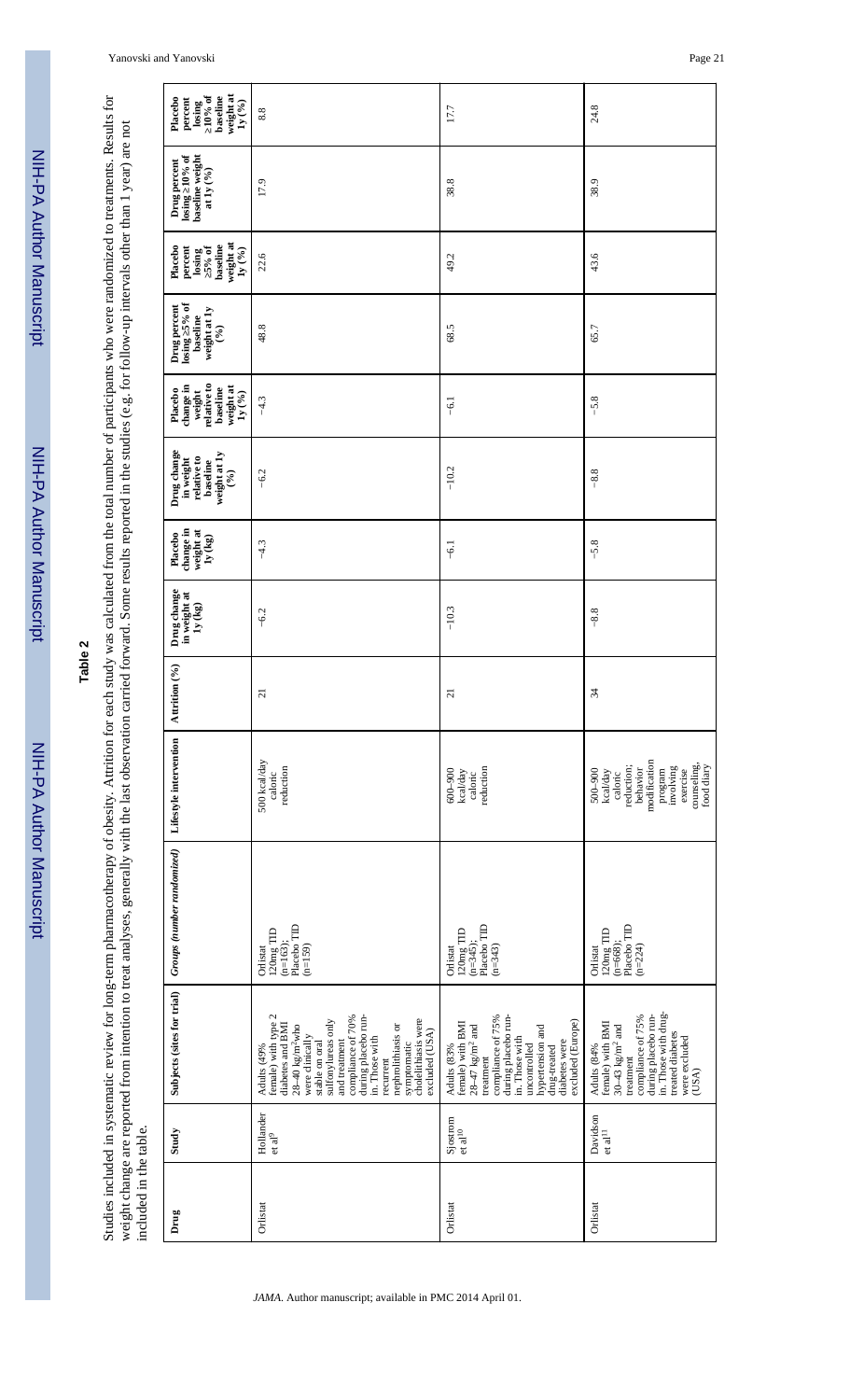| $10\%$ of<br>weight at<br>baseline<br>Placebo<br>percent<br>$1y~(^{9}/_{0})$<br>losing                      | $\overline{17}$                                                                                                                                                                                 | 11.3                                                                                                                                                                                           | 14.6                                                                                                                                                                                                                                     | 18.8                                                                                                                                                                                                                                                            |
|-------------------------------------------------------------------------------------------------------------|-------------------------------------------------------------------------------------------------------------------------------------------------------------------------------------------------|------------------------------------------------------------------------------------------------------------------------------------------------------------------------------------------------|------------------------------------------------------------------------------------------------------------------------------------------------------------------------------------------------------------------------------------------|-----------------------------------------------------------------------------------------------------------------------------------------------------------------------------------------------------------------------------------------------------------------|
| losing 10% of<br>baseline weight<br>Drug percent<br>at 1y $(%)$                                             | 28                                                                                                                                                                                              | For 120mg:<br>For 60mg:<br>24.4<br>28.6                                                                                                                                                        | 19.2                                                                                                                                                                                                                                     | For 120mg:<br>38.3<br>For 60mg:<br>31.2                                                                                                                                                                                                                         |
| weight at<br>baseline<br>Placebo<br>losing<br>5% of<br>percent<br>$1y~(^{9}/_{0})$                          | $\overline{c}$                                                                                                                                                                                  | 30.7                                                                                                                                                                                           | 40.9                                                                                                                                                                                                                                     | $\sum_{i=1}^{n}$                                                                                                                                                                                                                                                |
| Drug percent<br>losing 5% of<br>baseline<br>weight at 1y<br>(%)                                             | 35                                                                                                                                                                                              | 120mg:<br>50.5<br>$\frac{48.8}{48.8}$<br>$\overline{\mathrm{F}}$ or                                                                                                                            | 54.2                                                                                                                                                                                                                                     | For<br>60mg:<br>N/A<br>Eor<br>120mg:<br>N/A                                                                                                                                                                                                                     |
| relative to<br>change in<br>weight at<br>baseline<br>Placebo<br>weight<br>$1y~(^{\mathrm{o}\!/\mathrm{o}})$ | $-5.4$                                                                                                                                                                                          | $-4.2$                                                                                                                                                                                         | $-4.6$                                                                                                                                                                                                                                   | $-6.6$                                                                                                                                                                                                                                                          |
| Drug change<br>weight at 1y<br>relative to<br>in weight<br>baseline<br>(96)                                 | $-8.5$                                                                                                                                                                                          | For 60mg:<br>For<br>120mg:<br>$-7.9$<br>$-7.1$                                                                                                                                                 | $-5.9$                                                                                                                                                                                                                                   | For 60mg:<br>$-8.6$<br>$120mg:-$<br>9.7<br>$_{\rm For}$                                                                                                                                                                                                         |
| change in<br>weight at<br>Placebo<br>$1y$ $(kg)$                                                            | $-1.3$                                                                                                                                                                                          | $\frac{1}{4}$                                                                                                                                                                                  | $-4.3$                                                                                                                                                                                                                                   | $-6.4$                                                                                                                                                                                                                                                          |
| Drug change<br>in weight at<br>$1y$ (kg)                                                                    | $-3.3$                                                                                                                                                                                          | $120mg: -7.9$<br>$\frac{-7.1}{F \text{or}}$<br>$_{\rm For}$                                                                                                                                    | $-5.6$                                                                                                                                                                                                                                   | 60mg:<br>$-8.5$<br>For<br>120mg:<br>$-9.4$<br>${\rm For}$                                                                                                                                                                                                       |
| Attrition (%)                                                                                               | $\overline{39}$                                                                                                                                                                                 | 33                                                                                                                                                                                             | $\overline{4}$                                                                                                                                                                                                                           | $28$                                                                                                                                                                                                                                                            |
| Lifestyle intervention                                                                                      | reduction<br>$600 - 900$<br>$\rm kcal/day$<br>caloric                                                                                                                                           | kcal/day diet;<br>1200-1500<br>educational<br>food diary;<br>exercise;<br>video                                                                                                                | educational<br>reduction;<br>self-help<br>exercise;<br>$600 - 900$<br>kcal/day<br>package<br>$\mbox{control}$<br>caloric<br>weight                                                                                                       | 600 kcal/day<br>food diaries,<br>by dietitian<br>counseling<br>reduction;<br>caloric                                                                                                                                                                            |
| Groups (number randomized)                                                                                  | Placebo TID<br>$\begin{array}{c} 120\text{mg TID}\\ \text{(n=114)};\end{array}$<br>$(n=114)$<br>Orlistat                                                                                        | Orlistat 60mg<br>$TID (n=213);$<br>Placebo <sub>TD</sub><br>$120\text{mg}$ TID<br>(n=210);<br>Orlistat<br>$(n=212)$                                                                            | Placebo TID<br>120mg TID<br>$(n=190);$<br>$(n=186)$<br>Orlistat                                                                                                                                                                          | Orlistat 60mg<br>TID (n=242);<br>Placebo TID<br>120mg TID<br>$(n=244);$<br>Orlistat<br>$(n=243)$                                                                                                                                                                |
| Subjects (sites for trial)                                                                                  | compliance of 70%<br>during placebo run-<br>uncontrolled<br>hypertension (UK)<br>$30-43$ kg/m <sup>2</sup> and<br>female) with BMI<br>in. Those with<br>Adults (88%<br>diabetes or<br>treatment | during placebo run-<br>in. Those with<br>compliance of 75%<br>hypertension were<br>female) with BMI<br>30–44 $\text{kg/m}^2$ and<br>excluded (USA)<br>uncontrolled<br>Adults (78%<br>treatment | hypercholesterolem<br>$28 - 38$ kg m $2)$ with<br>female) with BMI<br>hypertension who<br>treated only with<br>type 2 diabetes<br>placebo run-in<br>metformin or<br>sulfonylurea,<br>Adults (64%<br>completed a<br>(Sweden)<br>ia and/or | during placebo run-<br>in. Those with<br>hypertension, drug-<br>compliance of 75%<br>mellitus, or history<br>female) with BMI<br>$28-43$ kg/m <sup>2</sup> and<br>treated diabetes<br>or presence of<br>symptomatic<br>uncontrolled<br>Adults (82%<br>treatment |
| Study                                                                                                       | Finer et al $^{12}$                                                                                                                                                                             | Hauptman<br>$et$ al $^{13}$                                                                                                                                                                    | Lindgarde<br>et al <sup>14</sup>                                                                                                                                                                                                         | Rossner<br>et al <sup>15</sup>                                                                                                                                                                                                                                  |
| Drug                                                                                                        | Orlistat                                                                                                                                                                                        | Orlistat                                                                                                                                                                                       | Orlistat                                                                                                                                                                                                                                 | Orlistat                                                                                                                                                                                                                                                        |

NIH-PA Author Manuscript

NIH-PA Author Manuscript

NIH-PA Author Manuscript

NIH-PA Author Manuscript

NIH-PA Author Manuscript

NIH-PA Author Manuscript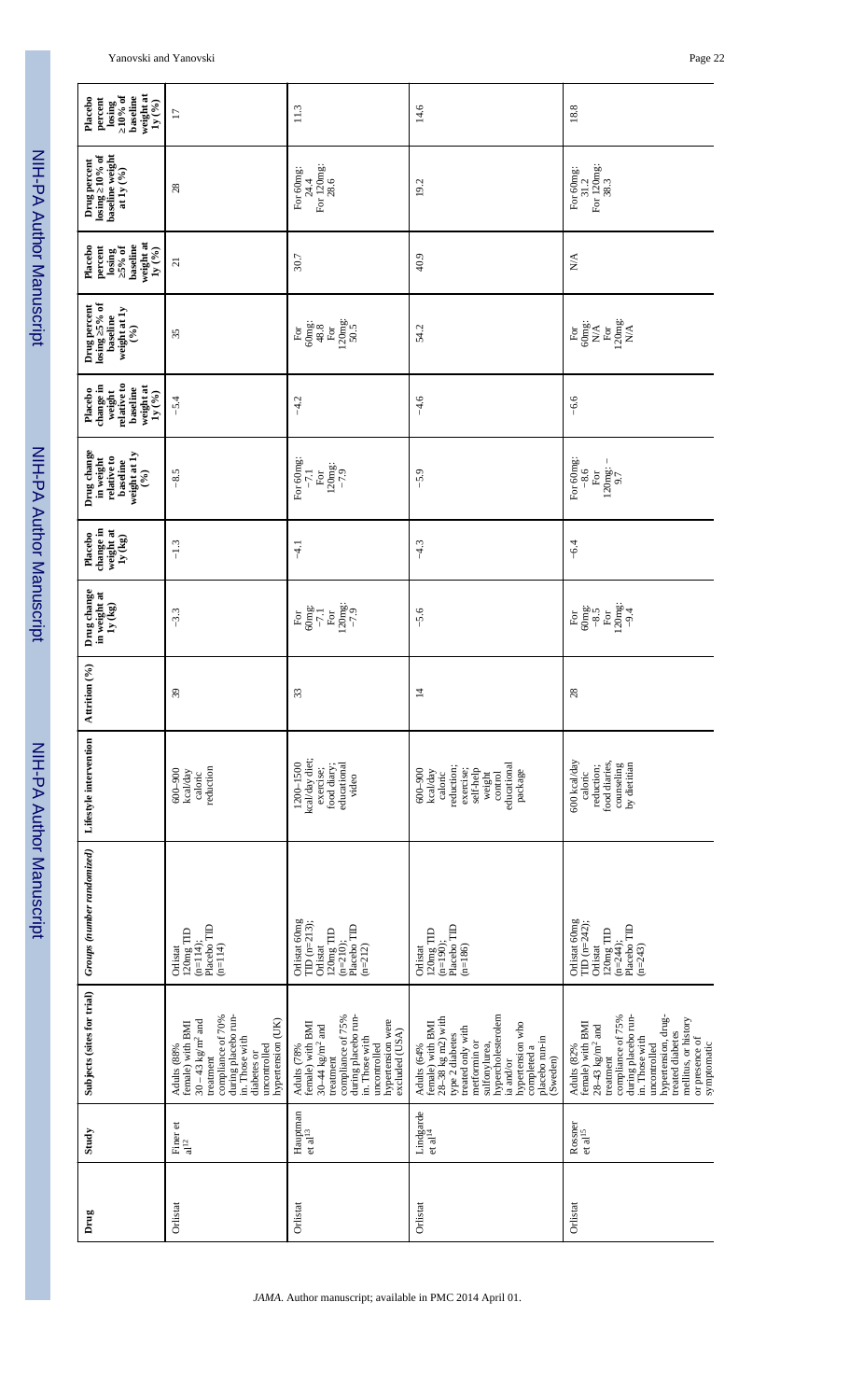| $10\%$ of<br>weight at<br>$1y\binom{9}{0}$<br>baseline<br>Placebo<br>percent<br>losing     |                                          | $\equiv$                                                                                                                                                                                                                                                                                     | $\sum_{i=1}^{n}$                                                                                                                                                                                                                                                                                                                                                     | 3.9                                                                                                                                                                                                              |
|--------------------------------------------------------------------------------------------|------------------------------------------|----------------------------------------------------------------------------------------------------------------------------------------------------------------------------------------------------------------------------------------------------------------------------------------------|----------------------------------------------------------------------------------------------------------------------------------------------------------------------------------------------------------------------------------------------------------------------------------------------------------------------------------------------------------------------|------------------------------------------------------------------------------------------------------------------------------------------------------------------------------------------------------------------|
| Drug percent<br>losing 10% of<br>baseline weight<br>at $1y(%)$                             |                                          | 19.7                                                                                                                                                                                                                                                                                         | $\sum_{i=1}^{n}$                                                                                                                                                                                                                                                                                                                                                     | $\frac{1}{4}$                                                                                                                                                                                                    |
| weight at<br>$Iy\binom{9}{0}$<br>baseline<br>$5%$ of<br>Placebo<br>percent<br>losing       |                                          | 24.3                                                                                                                                                                                                                                                                                         | 31.6                                                                                                                                                                                                                                                                                                                                                                 | 15.7                                                                                                                                                                                                             |
| $\text{losing} \ \ 5\% \ \text{of}$ baseline<br>Drug percent<br>weight at 1y<br>(%)        |                                          | 55.6                                                                                                                                                                                                                                                                                         | 51.3                                                                                                                                                                                                                                                                                                                                                                 | 39.0                                                                                                                                                                                                             |
| relative to<br>weight at<br>change in<br>baseline<br>Placebo<br>weight<br>$1y~(^{9}/_{0})$ |                                          | $-2.3$                                                                                                                                                                                                                                                                                       | $-3.6$                                                                                                                                                                                                                                                                                                                                                               | $-1.7$                                                                                                                                                                                                           |
| Drug change<br>weight at 1y<br>in weight<br>relative to<br>baseline<br>(96)                |                                          | $-5.8$                                                                                                                                                                                                                                                                                       | $-5.4$                                                                                                                                                                                                                                                                                                                                                               | $-4.6$                                                                                                                                                                                                           |
| change in<br>weight at<br>Placebo<br>$1y$ $(kg)$                                           |                                          | $-2.3$                                                                                                                                                                                                                                                                                       | $-3.4$                                                                                                                                                                                                                                                                                                                                                               | $-1.8$                                                                                                                                                                                                           |
| Drug change<br>in weight at<br>$1y$ $(kg)$                                                 |                                          | $-5.8$                                                                                                                                                                                                                                                                                       | $-5.3$                                                                                                                                                                                                                                                                                                                                                               | $-4.7$                                                                                                                                                                                                           |
| Attrition (%)                                                                              |                                          | 35                                                                                                                                                                                                                                                                                           | $\overline{31}$                                                                                                                                                                                                                                                                                                                                                      | $\sqrt{4}$                                                                                                                                                                                                       |
| Lifestyle intervention                                                                     |                                          | reduction;<br>food diary<br>$600 - 900$<br>kcal/day<br>caloric                                                                                                                                                                                                                               | 600 kcal/day<br>reduction,<br>diet diary<br>caloric                                                                                                                                                                                                                                                                                                                  | 600 kcal/day<br>and exercise<br>counseling<br>reduction<br>caloric                                                                                                                                               |
| Groups (number randomized)                                                                 |                                          | Placebo <sub>TD</sub><br>120mg TID<br>$(n=265);$<br>$(n=266)$<br>Orlistat                                                                                                                                                                                                                    | Placebo TID<br>120mg TID<br>(n=195);<br>$(n=188)$<br>Orlistat                                                                                                                                                                                                                                                                                                        | Placebo <sub>TID</sub><br>$120\text{mg}$ TID<br>(n=255);<br>$(n=261)$<br>Orlistat                                                                                                                                |
| Subjects (sites for trial)                                                                 | cholelithiasis were<br>excluded (Europe) | were eligible after a<br>2-week placebo<br>run-in. If<br>tolerance, or<br>dyslipidemia who<br>female) with BMI<br>impaired glucose<br>compliance with<br>were withdrawn<br>medication was<br><60%, subjects<br>$28~\mathrm{kg/m^2}$ and<br>hypertension,<br>Adults (78%<br>untreated<br>(UK) | were eligible after a<br>4-week placebo<br>$28 \text{ kg/m}^2 \text{ with}$ diabetes and HA1C<br>run-in. Those with<br>hypertension were<br>female) with BMI<br>sulfonylurea who<br>with diet alone or<br>$6.5-11\%$ treated<br>compliance with<br>were withdrawn<br>medication was<br>$<$ 75%, subjects<br>uncontrolled<br>Adults (51%<br>excluded. If<br>(Germany) | type 2 diabetes<br>with HA1C 7.5-12%<br>were eligible after a<br>2-week screening<br>phase. Those with<br>hypoglycemic who<br>$28-43$ kg/m <sup>2</sup> and<br>female) with BMI<br>receiving oral<br>Adults (48% |
| Study                                                                                      |                                          | Broom et<br>$\rm al^{16}$                                                                                                                                                                                                                                                                    | Hanefield<br>$\ensuremath{\mathrm{Sachse}^{17}}$<br>and                                                                                                                                                                                                                                                                                                              | Miles et $_{\mathrm{al}^{19}}$                                                                                                                                                                                   |
| Drug                                                                                       |                                          | Orlistat                                                                                                                                                                                                                                                                                     | Orlistat                                                                                                                                                                                                                                                                                                                                                             | Orlistat                                                                                                                                                                                                         |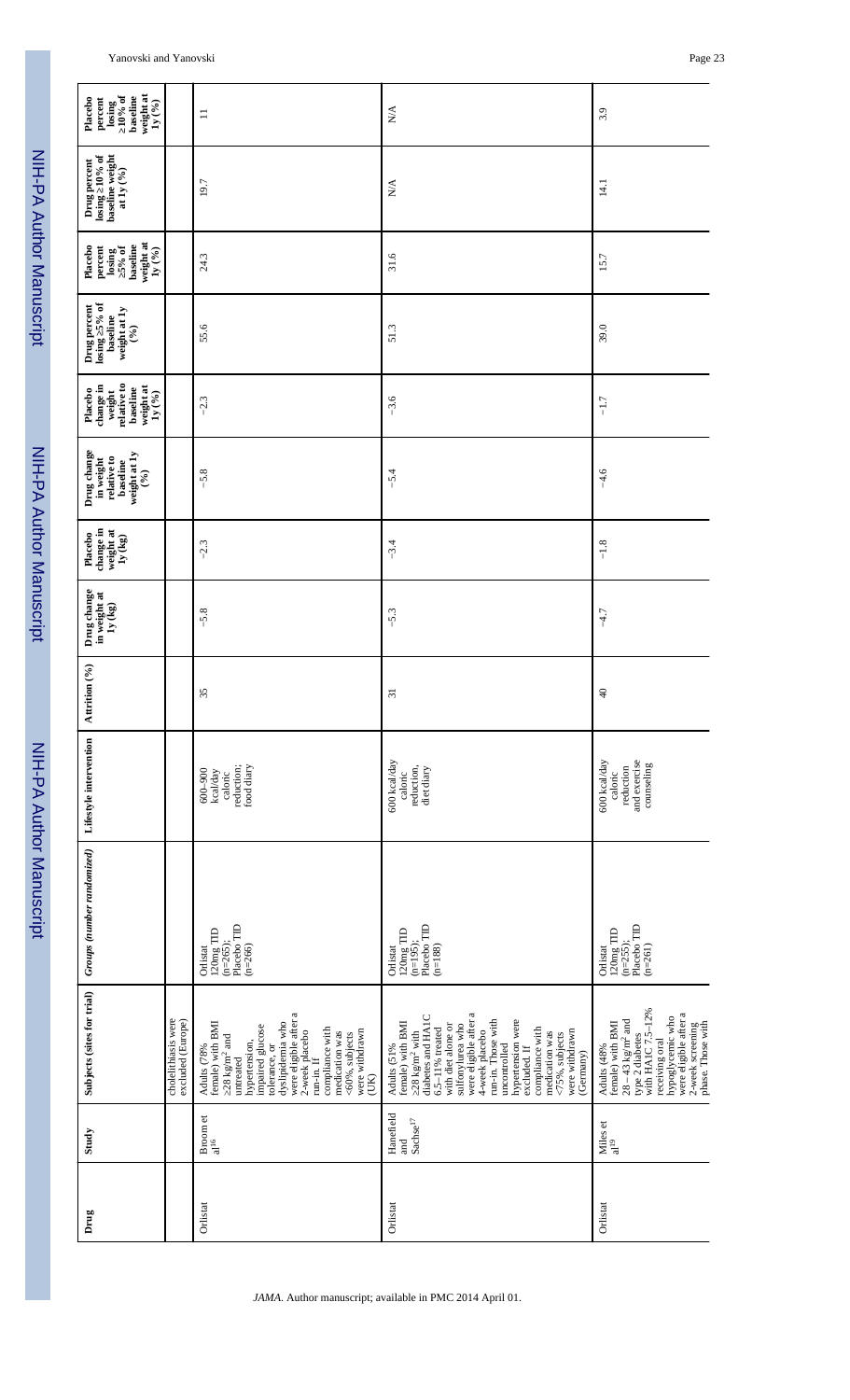| weight at<br>$10\%$ of<br>baseline<br><b>Placebo</b><br>percent<br>$1y~(^{9}/_{0})$<br>losing                  |                                                                                                                                                                     | 24.5                                                                                                                                                                                      | 20.8                                                                                                                                                                                                                                                | 2.8                                                                                                                                                                                                                                       |
|----------------------------------------------------------------------------------------------------------------|---------------------------------------------------------------------------------------------------------------------------------------------------------------------|-------------------------------------------------------------------------------------------------------------------------------------------------------------------------------------------|-----------------------------------------------------------------------------------------------------------------------------------------------------------------------------------------------------------------------------------------------------|-------------------------------------------------------------------------------------------------------------------------------------------------------------------------------------------------------------------------------------------|
| losing $10\%$ of<br>baseline weight<br>at $1y$ (%)<br>Drug percent                                             |                                                                                                                                                                     | 32.9                                                                                                                                                                                      | $\frac{1}{4}$                                                                                                                                                                                                                                       | 13.5                                                                                                                                                                                                                                      |
| weight at<br>baseline<br>Placebo<br>losing<br>5% of<br>percent<br>1y(%)                                        |                                                                                                                                                                     | 46.4                                                                                                                                                                                      | 45.1                                                                                                                                                                                                                                                | $\equiv$                                                                                                                                                                                                                                  |
| $\text{Ising}$ 5% of<br>Drug percent<br>weight at 1y<br>baseline<br>(%)                                        |                                                                                                                                                                     | 65.9                                                                                                                                                                                      | 72.8                                                                                                                                                                                                                                                | 45.9                                                                                                                                                                                                                                      |
| relative to<br>weight at<br>change in<br>baseline<br><b>Placebo</b><br>weight<br>$1y$ $\left(^{9}/_{0}\right)$ |                                                                                                                                                                     | $-3.6$                                                                                                                                                                                    | $\sum_{i=1}^{n}$                                                                                                                                                                                                                                    | $-1.8$                                                                                                                                                                                                                                    |
| Drug change<br>weight at 1y<br>relative to<br>in weight<br>baseline<br>(%)                                     |                                                                                                                                                                     | $-6.3$                                                                                                                                                                                    | $\stackrel{\triangle}{\approx}$                                                                                                                                                                                                                     | $-5.0$                                                                                                                                                                                                                                    |
| change in<br>weight at<br>$I_y$ (kg)<br>Placebo                                                                |                                                                                                                                                                     | $-3.3$                                                                                                                                                                                    | $-6.2$                                                                                                                                                                                                                                              | $\sum_{i=1}^{n}$                                                                                                                                                                                                                          |
| Drug change<br>in weight at<br>$1y$ $(kg)$                                                                     |                                                                                                                                                                     | $-6.3$                                                                                                                                                                                    | $-10.6$                                                                                                                                                                                                                                             | $\stackrel{\triangle}{\approx}$                                                                                                                                                                                                           |
| Attrition (%)                                                                                                  |                                                                                                                                                                     | $39*$                                                                                                                                                                                     | $\overline{16}$                                                                                                                                                                                                                                     | $\overline{4}$                                                                                                                                                                                                                            |
| Lifestyle intervention                                                                                         |                                                                                                                                                                     | reduced diet,<br>increased by<br>stable; food<br>20% energy<br>$10\%$ if<br>weight<br>diary                                                                                               | 800 kcal/day<br>intervention<br>reduction;<br>lifestyle<br>program<br>caloric                                                                                                                                                                       | management<br>600 kcal/day<br>counseling;<br>educational<br>reduction;<br>exercise<br>package<br>diet and<br>caloric<br>self-                                                                                                             |
| Groups (number randomized)                                                                                     |                                                                                                                                                                     | Placebo TID<br>120mg TID<br>$(n=346);$<br>Orlistat<br>$(n=350)$                                                                                                                           | Placebo TID<br>120mgTID<br>$(n=1650)$ ;<br>$(n=1655)$<br>Orlistat                                                                                                                                                                                   | Placebo TID<br>$\begin{array}{c} 120\text{mg TID}\\ \text{(n=111)};\end{array}$<br>allocation<br>I subject<br>$(n=109)$<br>Orlistat<br>unclear                                                                                            |
| Subjects (sites for trial)                                                                                     | treated with insulin,<br>excluded (USA and<br>thiazolidinediones,<br>poorly controlled<br>hypertension or<br>inhibitors were<br>glucosidase<br>or alpha-<br>Canada) | condition who were<br>significant medical<br>$28~{\rm kg/m^2}$ without<br>week placebo run-<br>Adults (86%<br>female) with BMI<br>eligible after a 2-<br>diabetes or other<br>in (France) | Those with ongoing<br>female) age 30–60y<br>with BMI 30<br>excluded (Sweden)<br>glucose tolerance.<br>have nondiabetic<br>cardiovascular or<br>were required to<br>kg/m2. Patients<br>gastrointestinal<br>disease were<br>Adults (55%<br>and active | only with metformin<br>or sulfonylurea who<br>were eligible after a<br>diabetes and HA1C<br>female) age $30-75y$<br>with BMI 28-40<br>2-week diet run-in<br>kg/m <sup>2</sup> and type 2<br>$6.5-10\%$ treated<br>Adults (45%<br>(Sweden) |
| Study                                                                                                          |                                                                                                                                                                     | Krempf et $_{\mathrm{al}^{18}}$                                                                                                                                                           | Torgerson<br>et al <sup>20</sup>                                                                                                                                                                                                                    | Berne et<br>al <sup>21</sup>                                                                                                                                                                                                              |
| Drug                                                                                                           |                                                                                                                                                                     | Orlistat                                                                                                                                                                                  | Orlistat                                                                                                                                                                                                                                            | Orlistat                                                                                                                                                                                                                                  |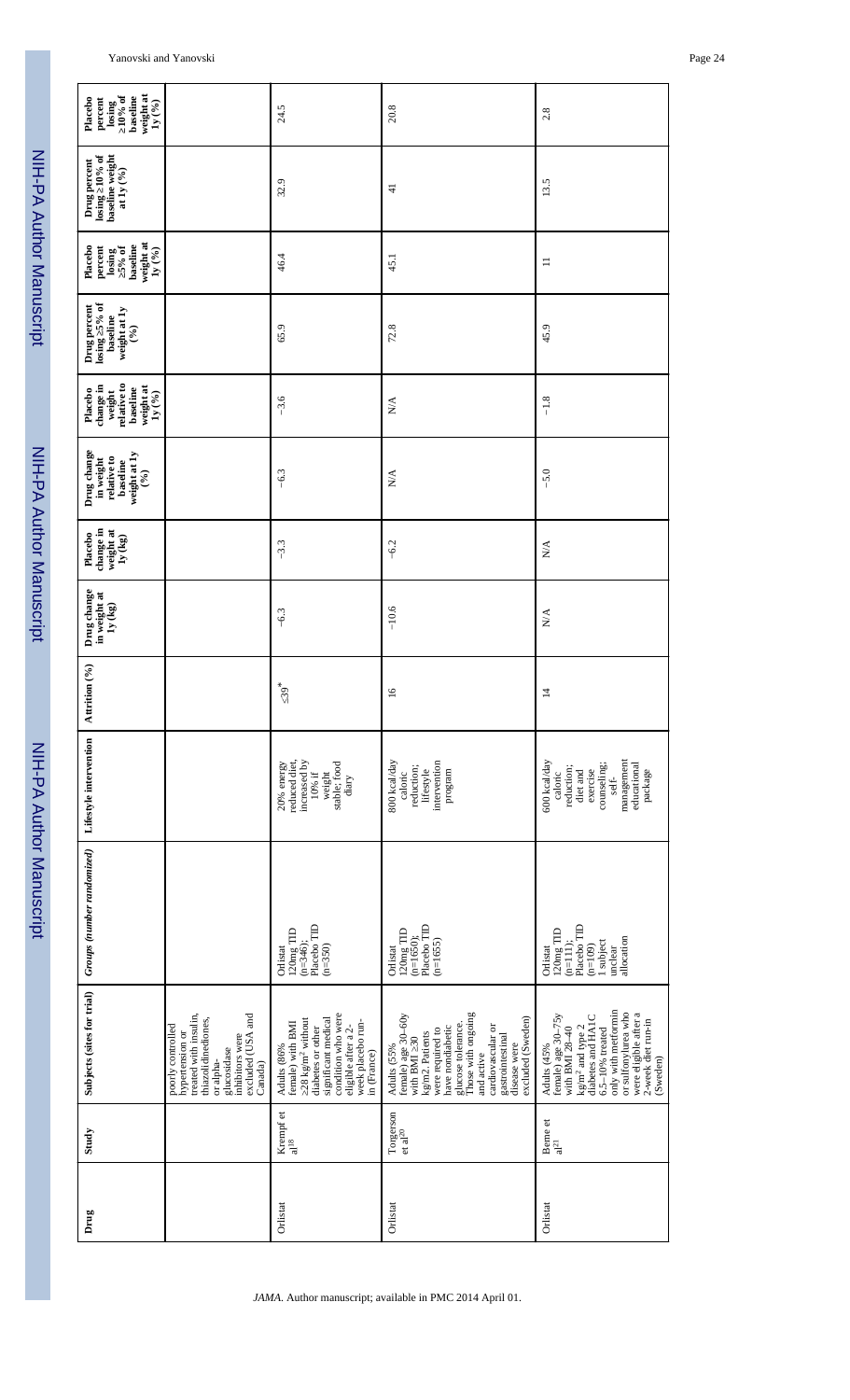| weight at<br>$\frac{\text{losing}}{10\% \text{ of }}$<br>baseline<br><b>Placebo</b><br>percent<br>1y(0/6)      | $\mathbb{N}\mathbb{A}$                                                                                                                                                                                                                                                                                                                      | $\sum_{i=1}^{n}$                                                                                         | 7.7                                                                                                                                                                                                                                                               | 9.7                                                                                                                                                                              |
|----------------------------------------------------------------------------------------------------------------|---------------------------------------------------------------------------------------------------------------------------------------------------------------------------------------------------------------------------------------------------------------------------------------------------------------------------------------------|----------------------------------------------------------------------------------------------------------|-------------------------------------------------------------------------------------------------------------------------------------------------------------------------------------------------------------------------------------------------------------------|----------------------------------------------------------------------------------------------------------------------------------------------------------------------------------|
| Drug percent<br>losing 10% of<br>baseline weight<br>at 1y $(\%)$                                               | $\stackrel{\triangle}{\approx}$                                                                                                                                                                                                                                                                                                             | $\sum_{i=1}^{n}$                                                                                         | 22.6                                                                                                                                                                                                                                                              | For 10mg<br>BID:<br>$22.6$<br>For 10mg<br>17.4<br>ġ                                                                                                                              |
| weight at<br>baseline<br>$\frac{\text{losing}}{\text{5% of}}$<br>Placebo<br>percent<br>${\bf 1y}$ $({\it 96})$ | $\mathop{\mathsf{N}}\nolimits\lambda$                                                                                                                                                                                                                                                                                                       | $\sum_{i=1}^{n}$                                                                                         | 20.3                                                                                                                                                                                                                                                              | 25.0                                                                                                                                                                             |
| $\frac{1}{\text{cosing}}$ 5% of<br>baseline<br>Drug percent<br>weight at 1y<br>(%)                             | $\sum_{i=1}^{n}$                                                                                                                                                                                                                                                                                                                            | $\sum_{i=1}^{n}$                                                                                         | 47.5                                                                                                                                                                                                                                                              | For 10mg<br>For $10\text{mg}$ BID:<br>40.2<br>ġ<br>47.2                                                                                                                          |
| relative to<br>change in<br>weight at<br>baseline<br><b>Placebo</b><br>weight<br>$1y^{\bar{}}(%)$              | N/A                                                                                                                                                                                                                                                                                                                                         | $\sum_{i=1}^{n}$                                                                                         | $-2.2$                                                                                                                                                                                                                                                            | $-2.8$                                                                                                                                                                           |
| Drug change<br>weight at 1y<br>relative to<br>in weight<br>baseline<br>(96)                                    | $\stackrel{\triangle}{\geq}$                                                                                                                                                                                                                                                                                                                | $\sum_{i=1}^{n}$                                                                                         | $-5.8$                                                                                                                                                                                                                                                            | For 10mg<br>For 10mg<br>$-4.7$<br>BID:<br>$-5.8$<br>Ġ.                                                                                                                           |
| change in<br>weight at<br>1y (kg)<br><b>Placebo</b>                                                            | $-0.9$                                                                                                                                                                                                                                                                                                                                      | $\sum_{i=1}^{n}$                                                                                         | $-2.2$                                                                                                                                                                                                                                                            | $-2.9$                                                                                                                                                                           |
| Drug change<br>in weight at<br>$Iy$ (kg)                                                                       | $-4.7$                                                                                                                                                                                                                                                                                                                                      | $\sum_{i=1}^{n}$                                                                                         | $-5.8$                                                                                                                                                                                                                                                            | For 10mg<br>For 10mg<br>BID:<br>$7+$<br>$-5.8$<br>$\ddot{\theta}$                                                                                                                |
| Attrition (%)                                                                                                  | $\overline{a}$                                                                                                                                                                                                                                                                                                                              | ${}^{\circ}$                                                                                             | $50\,$                                                                                                                                                                                                                                                            | 45                                                                                                                                                                               |
| Lifestyle intervention                                                                                         | Reduced fat<br>counseling<br>exercise<br>diet and                                                                                                                                                                                                                                                                                           | modification<br>600 kcal/day<br>counseling<br>reduction,<br>program,<br>behavior<br>exercise<br>caloric  | and exercise<br>600 kcal/day<br>Standardize<br>d nutritional<br>counseling<br>reduction;<br>caloric                                                                                                                                                               | 600 kcal/day<br>and exercise<br>counseling,<br>reduction<br>diet diary<br>caloric                                                                                                |
| Groups (number randomized)                                                                                     | Placebo <sub>TID</sub><br>$\begin{array}{c} 120\text{mg TID}\\ \text{(n=170)};\end{array}$<br>$(n=169)$<br>Orlistat                                                                                                                                                                                                                         | Placebo <sub>TID</sub><br>120mg TID<br>$(n=126);$<br>$(n=128)$<br>Orlistat                               | Placebo BID<br>$\underset{\text{in=1595;}}{\text{long BID}}$<br><b>Lorcaserin</b><br>$(n=1587)$                                                                                                                                                                   | Lorcaserin $10\text{mg}\; \text{qD}$<br>Lorcaserin<br>$\overline{\text{10mg BID}}$ (n=1602);<br>$(n=1601)$<br>Placebo<br>$(n=801)$                                               |
| Subjects (sites for trial)                                                                                     | hypercholesterolem<br>excluded (Australia<br>female) age 40-70y<br>with BMI 30-50<br>hypertension were<br>and New Zealand)<br>hypertension who<br>agents and HAIC<br>$kg/m2$ and type 2<br>diabetes treated<br>placebo run-in.<br>only with oral<br>uncontrolled<br>Adults (57%<br>completed a<br>Those with<br>$6.5 - 10\%$ ,<br>ia and/or | $30 \text{ kg/m}^2$ with type<br>2 diabetes and $HAIC > 8.0%$ (Italy)<br>female) with BMI<br>Adults (49% | comorbid condition.<br>30–45 kg/m <sup>2</sup> or 27-<br>29.9 $\text{kg/m}^2$ with an<br>Those with cardiac<br>valvulopathy, type<br>hypertension were<br>Adults (83%<br>female) with BMI<br>excluded (USA)<br>2 diabetes, and<br>obesity-related<br>uncontrolled | obesity-related<br>comorbid condition.<br>30–45 $\text{kg/m}^2$ or 27-<br>29.9 kg/m <sup>2</sup> with an<br>Those with type $2$ diabetes, and<br>Adults (80%<br>female) with BMI |
| Study                                                                                                          | Swinburn<br>et al <sup>22</sup>                                                                                                                                                                                                                                                                                                             | Derosa et<br>al <sup>23</sup>                                                                            | Smith et $a^{31}$                                                                                                                                                                                                                                                 | Fidler et<br>al <sup>32</sup>                                                                                                                                                    |
| Drug                                                                                                           | Orlistat                                                                                                                                                                                                                                                                                                                                    | Orlistat                                                                                                 | Lorcaserin                                                                                                                                                                                                                                                        | Lorcaserin                                                                                                                                                                       |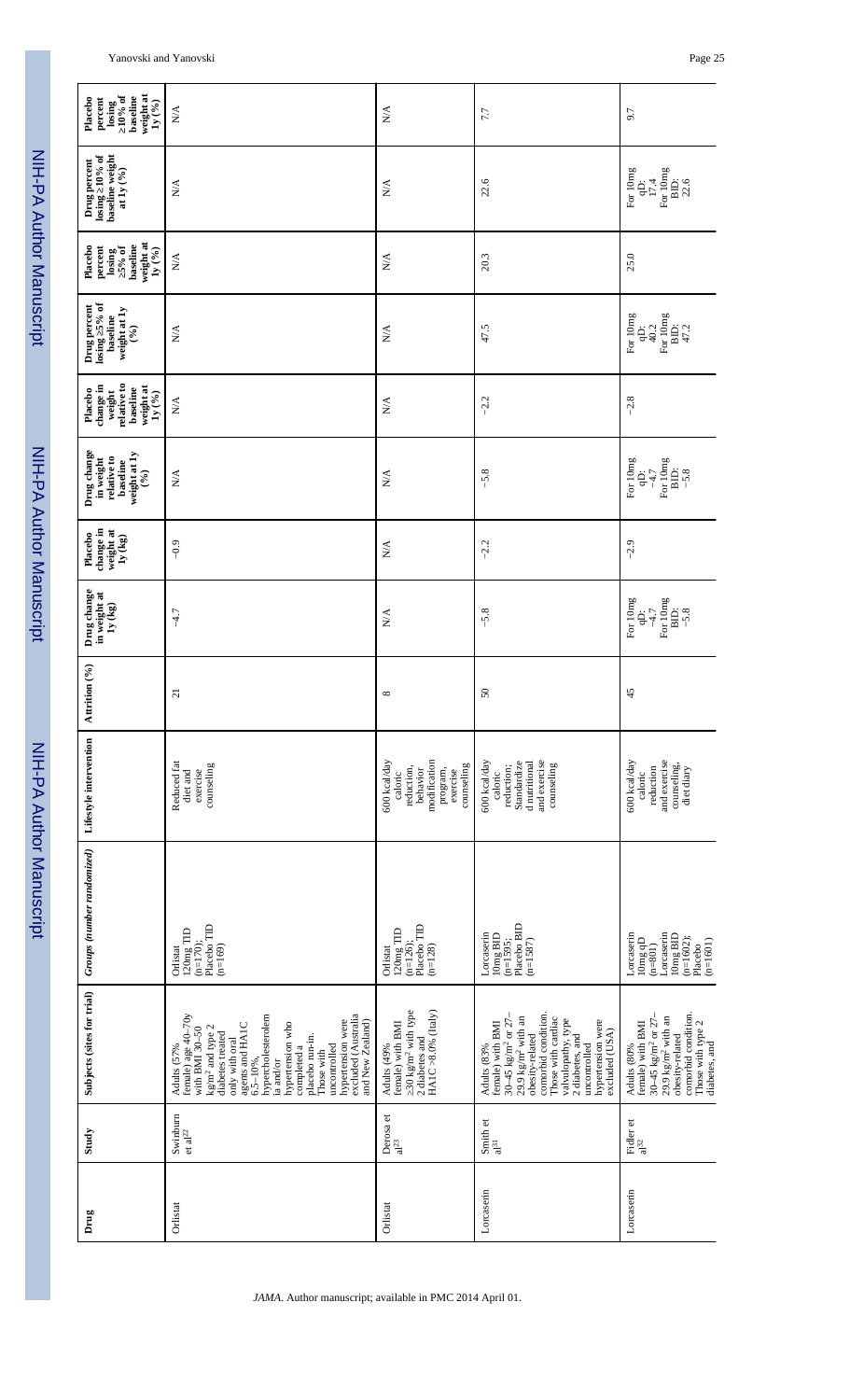| $\begin{array}{c} \hbox{losing} \\ 10\% \hbox{ of} \end{array}$<br>weight at<br>baseline<br><b>Placebo</b><br>percent<br>$1y\ (%)$ |                                                                        | 4.4                                                                                                                                                                                                                               | 7.4                                                                                                                                                                                                                                                            | $\overline{ }$                                                                                                                                                                                                                                                                                                     |
|------------------------------------------------------------------------------------------------------------------------------------|------------------------------------------------------------------------|-----------------------------------------------------------------------------------------------------------------------------------------------------------------------------------------------------------------------------------|----------------------------------------------------------------------------------------------------------------------------------------------------------------------------------------------------------------------------------------------------------------|--------------------------------------------------------------------------------------------------------------------------------------------------------------------------------------------------------------------------------------------------------------------------------------------------------------------|
| Drug percent<br>losing 10% of<br>baseline weight<br>at 1y $(\%)$                                                                   |                                                                        | For 10mg<br>For 10mg<br>BID:<br>181<br>16.3<br>ġ                                                                                                                                                                                  | $3.75/23mg:$<br>18.8<br>$15/92mg:$<br>$47.2$<br>For<br>For                                                                                                                                                                                                     | $7.5/46$ mg:<br>$37$<br>15/92mg:<br>$\mathop{\text{For}}$<br>For<br>48                                                                                                                                                                                                                                             |
| weight at<br>baseline<br><b>Placebo</b><br>losing<br>5% of<br>percent<br>$1y~(^{9}/_{0})$                                          |                                                                        | 16.1                                                                                                                                                                                                                              | 17.3                                                                                                                                                                                                                                                           | ಸ                                                                                                                                                                                                                                                                                                                  |
| Drug percent<br>losing 5% of<br>baseline<br>weight at 1y<br>(°)                                                                    |                                                                        | For 10mg<br>For $10\text{mg}$ BID:<br>37.5<br>44.7<br>ġ                                                                                                                                                                           | 3.75/23m<br>$15/92mg:$<br>$66.7$<br>$_{\rm{For}}^{g:44.9}$<br>$_{\rm For}$                                                                                                                                                                                     | 7.5/46mg:<br>$\frac{15/92mg}{70}$<br>$_{\rm For}$<br>62;<br>For                                                                                                                                                                                                                                                    |
| relative to<br>change in<br>weight at<br>baseline<br><b>Placebo</b><br>weight<br>$1y~(^{9}/_{0})$                                  |                                                                        | $-1.5$                                                                                                                                                                                                                            | $-1.6$                                                                                                                                                                                                                                                         | $-1.2$                                                                                                                                                                                                                                                                                                             |
| Drug change<br>weight at 1y<br>relative to<br>in weight<br>baseline<br>(9/6)                                                       |                                                                        | For 10mg<br>For 10mg<br>BID:<br>$-4.5$<br>ġ<br>$\zeta-$                                                                                                                                                                           | For<br>3.75/23mg<br>$:-5.1$<br>$15/92mg:$<br>-10.9<br>$\mathop{\text{For}}$                                                                                                                                                                                    | $15/92mg:-$<br>-9.8<br>$7.5/46$ mg:<br>-7.8<br>$\mathop{\text{For}}$<br>$\mathop{\text{For}}$                                                                                                                                                                                                                      |
| change in<br>weight at<br>Placebo<br>$1y$ $(kg)$                                                                                   |                                                                        | $-1.6$                                                                                                                                                                                                                            | $\sum_{i=1}^{n}$                                                                                                                                                                                                                                               | $-1.4$                                                                                                                                                                                                                                                                                                             |
| Drug change<br>in weight at<br>$I_y$ (kg)                                                                                          |                                                                        | For 10mg<br>For 10mg<br>BID:<br>ġ.<br>$-4.7$<br>$\tilde{f}$                                                                                                                                                                       | $\stackrel{\triangle}{\geq}$                                                                                                                                                                                                                                   | 7.5/46mg<br>$15/92mg:$<br>-10.2<br>$-8.1$<br>$_{\rm For}$<br>For                                                                                                                                                                                                                                                   |
| Attrition (%)                                                                                                                      |                                                                        | $\overline{34}$                                                                                                                                                                                                                   | $\overline{4}$                                                                                                                                                                                                                                                 | $\overline{31}$                                                                                                                                                                                                                                                                                                    |
| Lifestyle intervention                                                                                                             |                                                                        | and exercise<br>600 kcal/day<br>counseling<br>nutritional<br>reduction;<br>caloric                                                                                                                                                | manual, 500<br>reduction.<br>Self-help<br>kcal/day<br>monthly<br>progress<br>reviews<br>caloric<br>weight<br>control                                                                                                                                           | 500 kcal/day<br>Standardize<br>counseling,<br>d lifestyle<br>reduction<br>caloric                                                                                                                                                                                                                                  |
| Groups (number randomized)                                                                                                         |                                                                        | Lorcaserin<br>orcaserin<br>10mg BID<br>$10mg$ qD<br>$(n=256);$<br>Placebo<br>$(n=252)$<br>$(n=95);$                                                                                                                               | Phentermine<br>Phentermine<br>ER 15/92mg<br>topiramate-<br>topiramate<br>3.75/23mg<br>(top dose)<br>$(n=241)$ :<br>$(n=512)$ ,<br>(starting<br>Placebo<br>$(n=514)$<br>dose)<br>E                                                                              | ER 7.5/46mg<br>Phentermine<br>Phentermine/<br>ER 15/92mg<br>(recommend<br>topiramate-<br>topiramate<br>(top dose)<br>$(n=995)$<br>er dose)<br>$(n=498)$<br>Placebo<br>$(n=994)$                                                                                                                                    |
| Subjects (sites for trial)                                                                                                         | dyslipidemia were<br>excluded (USA)<br>hypertension or<br>uncontrolled | Those with severe<br>female) with BMI<br>$27-45$ kg/m <sup>2</sup> and<br>type 2 diabetes<br>sulfonylurea and<br>excluded (USA)<br>HAIC 7-10%.<br>cardiovascular<br>disorders were<br>metformin or<br>Adults (54%<br>treated with | medications. (USA)<br>mg/dl with 1 lipid-<br>triglycerides 200<br>female) with BMI<br>antihypertensive<br>medications, $BP$<br>140/90 mm $Hg$<br>35 $\text{kg/m}^2$ with<br>fasting glucose<br>Adults (83%<br>$110mg/dl$<br>lowering<br>$\mathfrak{g}$<br>with | lower BMI limit for<br>hypertriglyceridemi<br>a, or who used<br>$27\text{--}45$ kg/m $^2$ and $2$<br>comorbidities. No<br>female) with BMI<br>participants with<br>type 2 diabetes<br>hypertension, or<br>or more weight-<br>(16% of cohort).<br>uncontrolled<br>Adults (70%<br>Those with<br>diabetes,<br>related |
| Study                                                                                                                              |                                                                        | O'Neil et<br>$\sin^2$                                                                                                                                                                                                             | Allison et<br>al. <sup>33</sup>                                                                                                                                                                                                                                | Gadde et<br>$\rm a^{34}$                                                                                                                                                                                                                                                                                           |
| Drug                                                                                                                               |                                                                        | Lorcaserin                                                                                                                                                                                                                        | Topiramate ER<br>Phentermine/                                                                                                                                                                                                                                  | Topiramate ER<br>Phentermine/                                                                                                                                                                                                                                                                                      |

Yanovski and Yanovski Page 26

NIH-PA Author Manuscript

*JAMA*. Author manuscript; available in PMC 2014 April 01.

NIH-PA Author Manuscript NIH-PA Author Manuscript